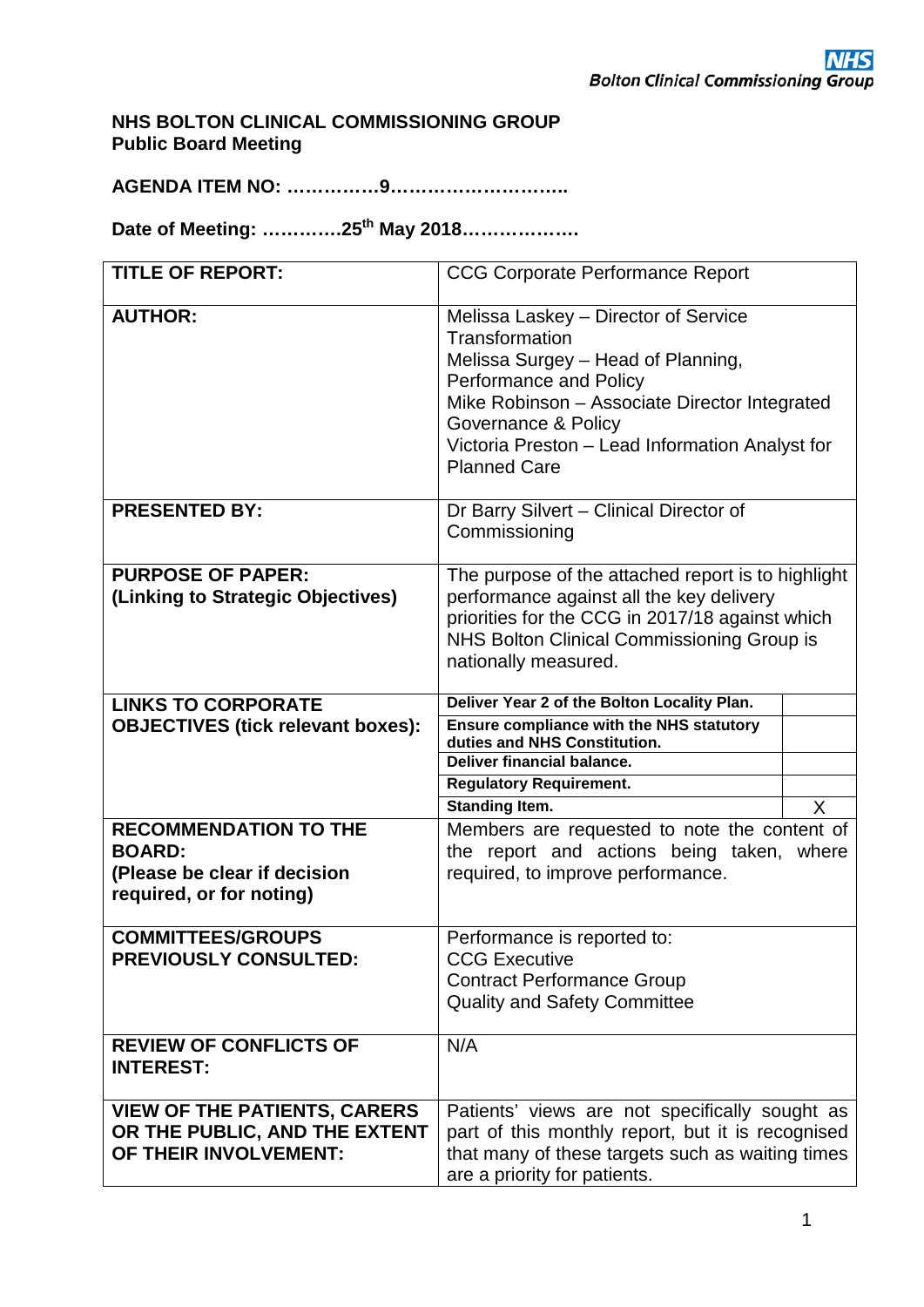| OUTCOME OF EQUALITY IMPACT<br><b>ASSESSMENT (EIA) AND ANY</b><br><b>ASSOCIATED RISKS:</b> | N/A |
|-------------------------------------------------------------------------------------------|-----|
|                                                                                           |     |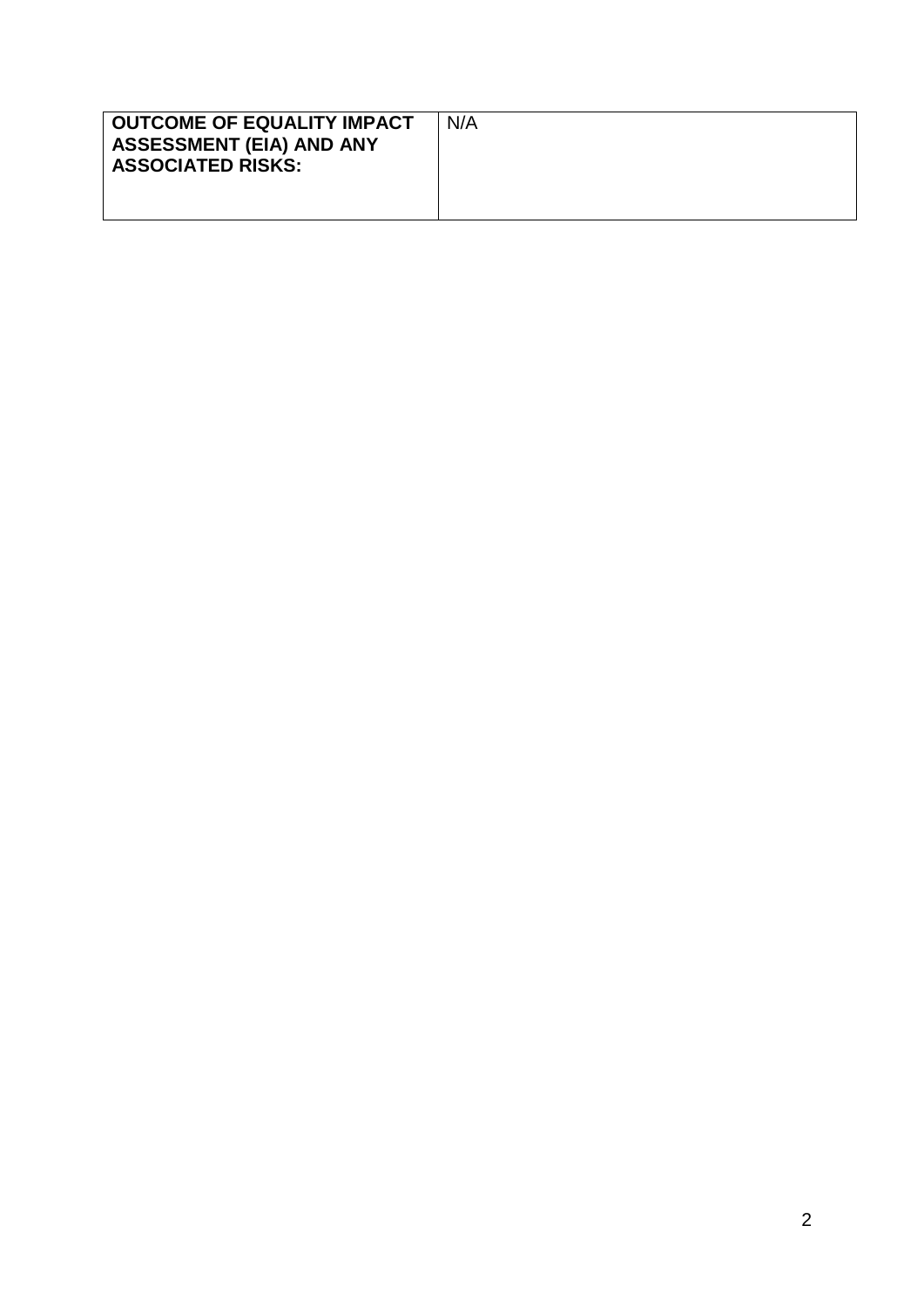## **CCG Corporate Performance Report**

# **1 Introduction**

- 1.1 This report highlights NHS Bolton Clinical Commissioning Group's performance against all the key delivery priorities for the month of March 2018 (month 12) and 2017/18 year end.
- 1.2 Sections 2 and 3 provide highlights of performance against key commissioning and quality and safety performance indicators.
- 1.3 Key performance indicators showing an under-performance for March 2018 are summarised in Appendix 2. Exception reports and recovery plans for these indicators are included in Appendix 1.

### **2 Performance Summary: Commissioning**

- 2.1 At 2017/18 year end the CCG has failed to achieve the key Constitutional standard regarding A&E 4 hour performance with performance at 81.9% against the national target of 95%. However, the locality is making progress towards the locally agreed NHS Improvement target of 90% by June 2018 through effective implementation of the 5 'high impact' changes to improve system flow and reduce acute pressures. Initial data from April 2018 indicates a further improvement to 82.5%, and similar figures of 82.1% in May to date. This is in the context of a significant increase in A&E attendances since the beginning of May with some days seeing attendances of over 400 (compared to the daily average of 308). Improvements in patient flow have also resulted in a reduction of delayed transfers of care (DTOCs) to 3.4% in March, from 6.3% the previous month.
- 2.2 The ongoing pressures in elective care for referral to treatment (RTT) and diagnostic waiting times are evident from the year end position, which demonstrates the failure to achieve both these indicators in 2017/18 (91.2% and 2.3% for the full year respectively). The positive impact of recovery plans for both these areas can be seen in the March performance data, with the 18 week RTT target for patients on an incomplete pathway improving to 89.39% and a year end result of 91.2% against the 92% target. Significant improvement in the DM01 diagnostics target has been seen in February and March, reducing from a high in January of 8.2% to 1.3% in March against the 1% target. This is in part due to the commissioning of additional endoscopy capacity through In Health (the community endoscopy provider) and recovery is expected to continue with the opening of the new endoscopy suite at Bolton FT in June. The Bolton locality was commended by Jeremy Hunt for progress made in quickly improving performance in this area.
- 2.3 The CCG has maintained its overall strong performance in cancer in 2017/18. The Constitutional standards for suspected cancer referrals two week wait and 62 day wait from referral to treatment have both exceeded the national target. Performance against the 62 day target for screening patients has been an area of underperformance intermittently throughout 2017/18. The relatively low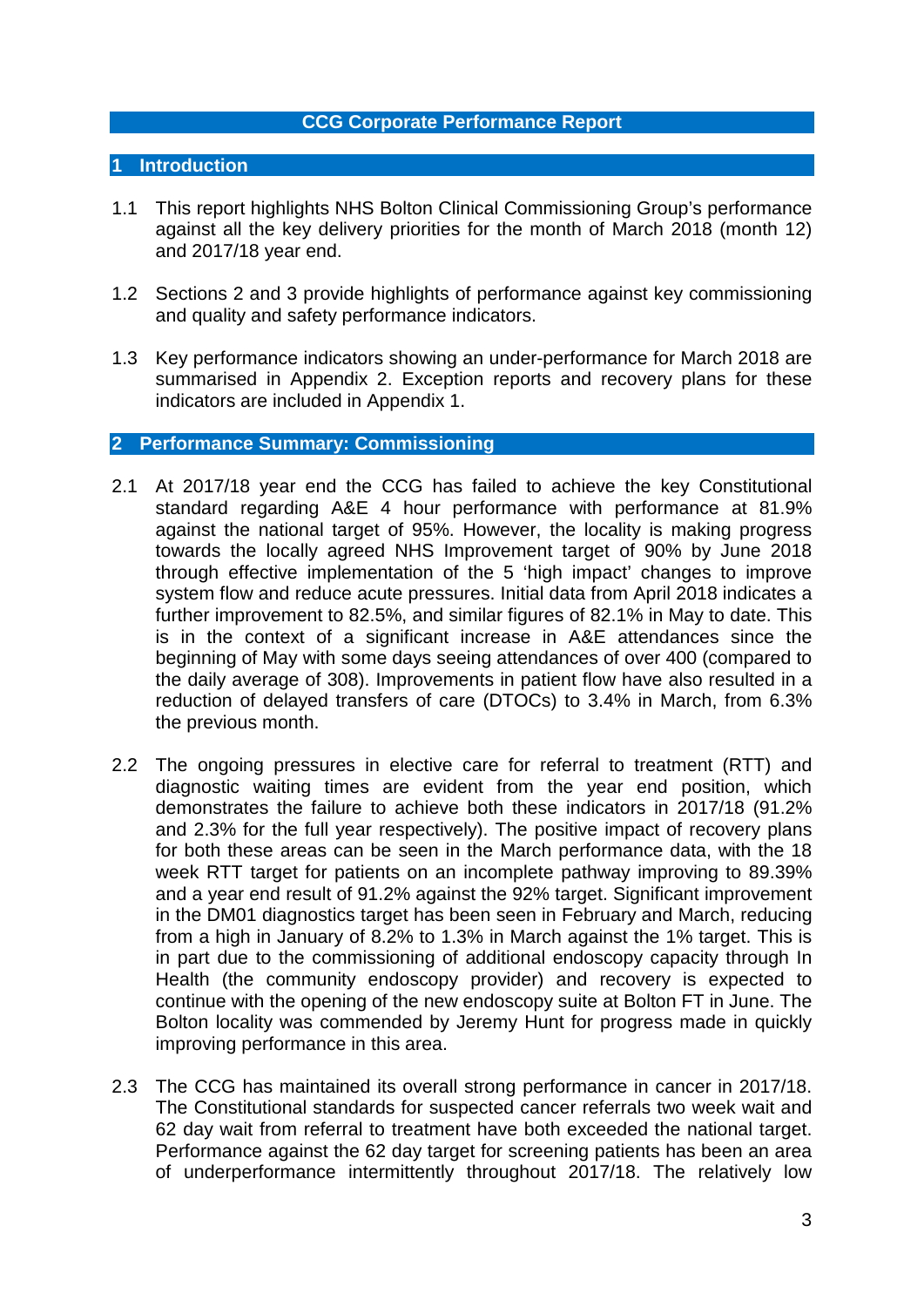number of patients who are treated under this category means that a small number of breaches results in failure of the standard. The 90% target was not achieved at year end, with performance of 89.1%. However performance has recovered in March to 90.9%. Performance against the 62 day target is anticipated to deteriorate in 2018/19. This is solely due to changes to the national cancer waiting times guidance. The revised process for allocating breaches across pathways shared across multiple providers is expected to negatively impact first seeing trusts (such as Bolton FT). Based on modelling by the CCG and Bolton FT, the anticipated negative impact is deterioration in 62 day performance by 5% per quarter. Concerns regarding this have been escalated to the Greater Manchester Health and Social Care Partnership (GMHSCP).

2.4 Service improvements in mental health are positively impacting performance in some key indicators in this area. Of note is the significant improvement in assessing mental health emergency referrals from A&E within one hour through RAID. The target of 75% was regularly not met in the first three quarters of 2017/18, however since the introduction of all-age RAID and the mental health A&E diversion service the target has been consistently exceeded from December 2017. In March, performance reached 91.3% which has supported recovery of the year end position to 77.2%. Whilst the CCG has maintained its achievement of the IAPT recovery rate every month throughout 2017/18, the access rate has fallen short of the national target of 16.8% and the local stretch target of 17.5% with a year end position of 13.8%. This has been due to staff sickness and vacancies which have limited capacity within IAPT services. Achievement of the local stretch target has been predicted for the end of Quarter 1 of 2018/19. Another key development in mental health has been the official opening of Honeysuckle Lodge, a new 14 bed inpatient ward providing recovery and rehabilitation services to women with mental health issues. The service is run by Greater Manchester Mental Health FT and Alternative Futures on the Royal Bolton Hospital site and will enable patients previously sent out of area for care to receive this closer to home in the locality.

# **3 Performance Summary: Quality and Safety**

- 3.1 There were two post 72 hour Clostridium Difficile (CDI) positive cases in March 2018, both of which had lapses in care. The themes related to a delay in stepping down from IV to oral antibiotics and a delay in sending a specimen once symptoms started. The total number of cases for 2017/18 is has reported 30, compared to 37 cases in 2016/17. Of these, 17 had lapses in care and are considered as performance cases against the Bolton FT threshold of 19 cases.
- 3.2 There were 18 serious incidents (SIs) at Bolton FT in 2017/18, including two never events. 3 SIs were reported in March 2018, including two falls and an avoidable cardiac arrest. This will be written into an annual report with appropriate analysis of themes and trends and reported via the Quality and Safety Committee. This report will include SIs from other providers and those related to safeguarding reported by the CCG.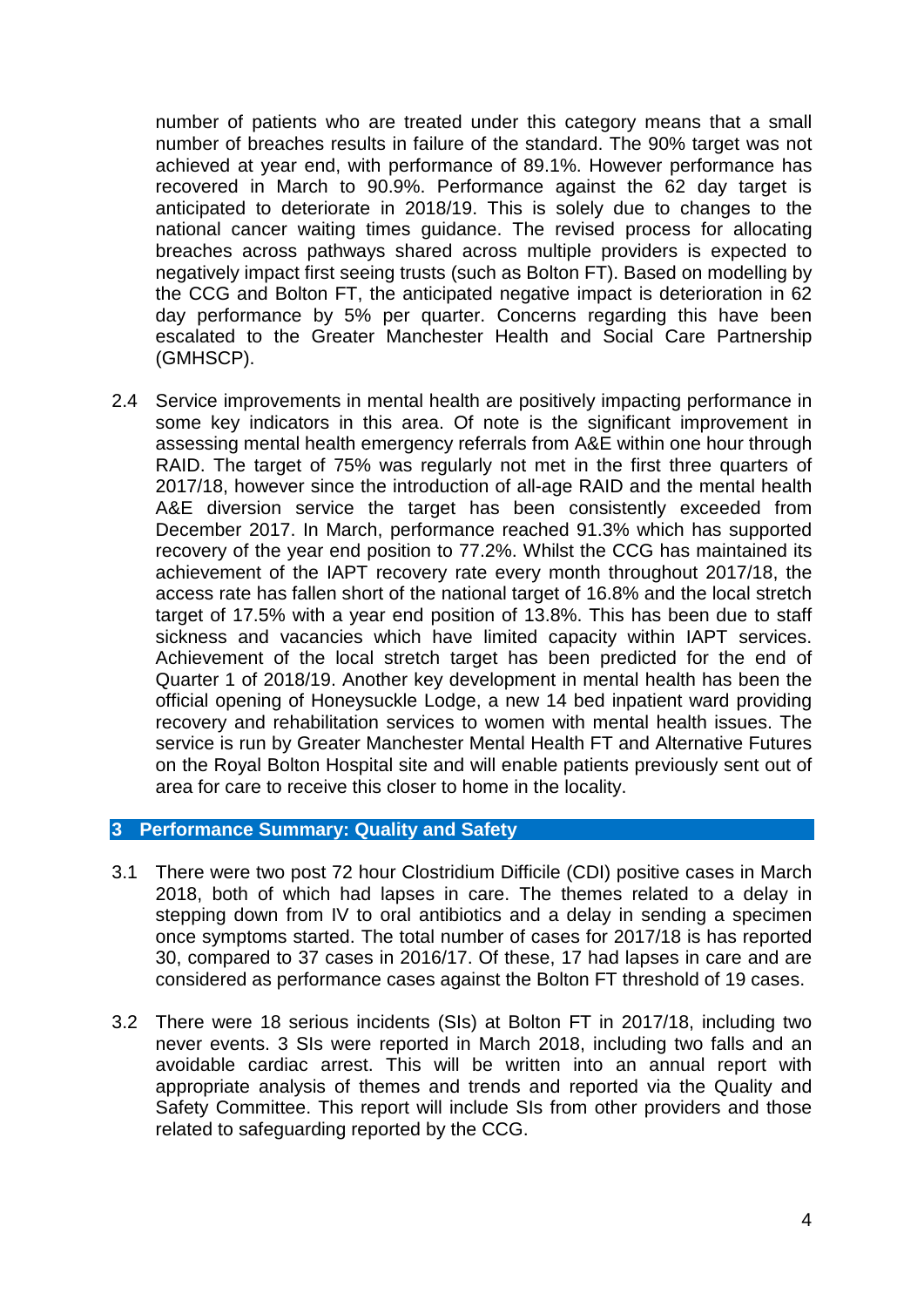3.3 There were 14 12 hour breaches A&E at Bolton FT in 2017/18. Full root cause analyses (RCAs) were undertaken by the FT, shared with the CCG, and reviewed by the commissioning team and governance team. The RCAs concluded that 13 of these patients came to no harm as a result of their protracted stay in A&E. One patient was transferred to the ward after spending 16 hours in the Emergency Department and subsequently died two days later. The root cause of the long wait was a lack of medical bed capacity and the delay specifically for a side room. There was no evidence that the delay in A&E caused any harm to the patient and a full RCA was undertaken. There is strong evidence that the patient's observations were maintained and both hygiene and pressure relief needs were met. The patient was transferred to a hospital bed in order to support comfort and all care was provided in a cubicle to maintain privacy and dignity. The RCA resulted in a number of recommendations which are currently being implemented and audited under the guidance of the Matron. One of the 12 hour breach patients had a mental health need. This was a CAMHS patient who required an informal admission and was admitted out of area in Chester.

# **4 Performance Summary: Locality Plan and Transformation Fund**

4.1 Key Performance Indicators

The following metrics are included as part of the Bolton Transformation Fund Investment Agreement and are therefore considered critical indicators of the success of the Locality Plan:

- Elective and daycase admissions
- Non-elective admissions
- A&E attendances
- Outpatient first attendances
- Outpatient follow up attendances

The Investment Agreement is currently being refreshed for 2018/19 to ensure alignment with the agreed operational and financial plans. It will also include a set of core Greater Manchester metrics to support consistency across localities. Updated targets and performance against these will be provided from the June Corporate Performance Report.

# **6 Recommendations**

6.1 The Board is asked to note the performance for March 2018 and the actions being taken to rectify areas of performance which are below standard.

# **Melissa Laskey – Director of Service Transformation 22nd May 2018**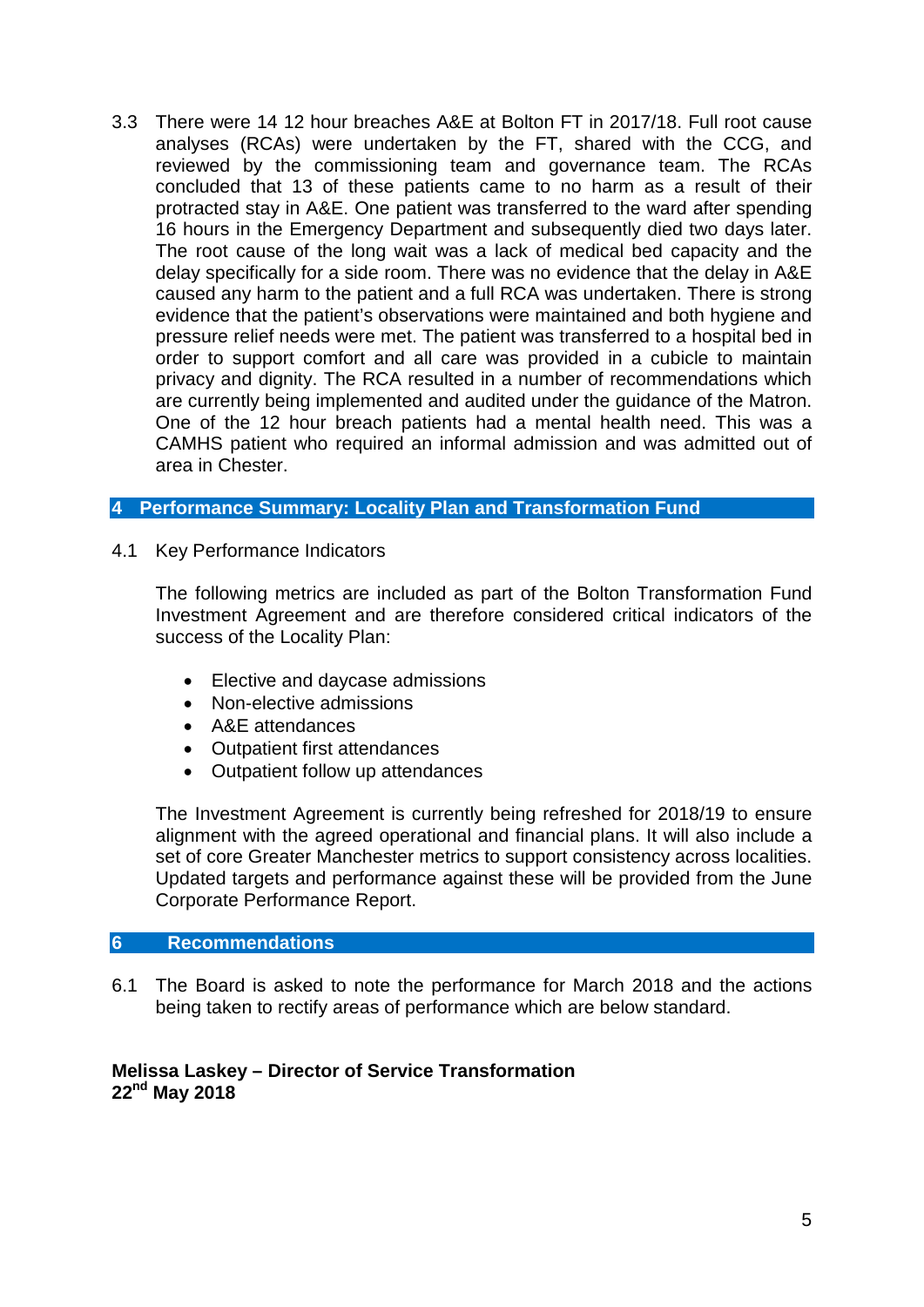# **APPENDIX 1**

# **Exception Report and Recovery Plan: Referral to Treatment Incomplete Pathway**

# **Performance**

The key performance measure for elective care is the 18 week referral to treatment (RTT) standard, which is monitored through the incomplete pathway measure.

Performance against this standard has been steadily declining through 2017/18, with this having been failed since September 2017. Performance has improved for March 2018, with 89.39% of patients waiting less than 18 weeks, against a threshold of 92%.

### **Latest Update**

Elective performance regionally and nationally has seen a declining trend. There are a number of factors influencing this, including the impact of non-elective activity on elective capacity (particularly for inpatient work), workforce issues affecting core capacity; and increasing demand for some specialties and diagnostics (for example, endoscopy). In recognition of this, a Greater Manchester Elective Care Programme has been established by the Greater Manchester Health and Social Care Partnership, and Bolton will be a participant in this programme as it develops further.

Elective performance at Bolton FT has been significantly impacted by urgent care pressures throughout the winter months, and cancellation of elective activity has been required in order to meet urgent demand. This has further compounded the deteriorating position, and continues to be a risk to the elective programme.

The Bolton health economy has agreed that treating patients on elective waiting lists continues to be a priority, and as such, the CCG have agreed to fund activity over and above that included in the contract in order to treat patients waiting more than 18 weeks. Bolton FT are currently developing their detailed plans to use this money, and additional capacity will be put in place from June 2018 to support the achievement of RTT by September 2018. The key specialty areas being focused on as part of this backlog clearance are Ophthalmology, Orthopaedics and General Surgery, which account for the majority of patients waiting more than 18 weeks.

In addition, Bolton FT and the CCG are working collaboratively to develop and review capacity and demand approaches at specialty level, with these being reported via the Planned Care Strategy and Planning Group.

### **Recovery**

**Current Outcome:** This standard has been failed for March 2018 and therefore failed at 2017/18 year end (91.2%)

**Expected Outcome:** This standard will continue to be at risk for the early months of 2018/19. A trajectory of achievement by the end of September 2018 has been set.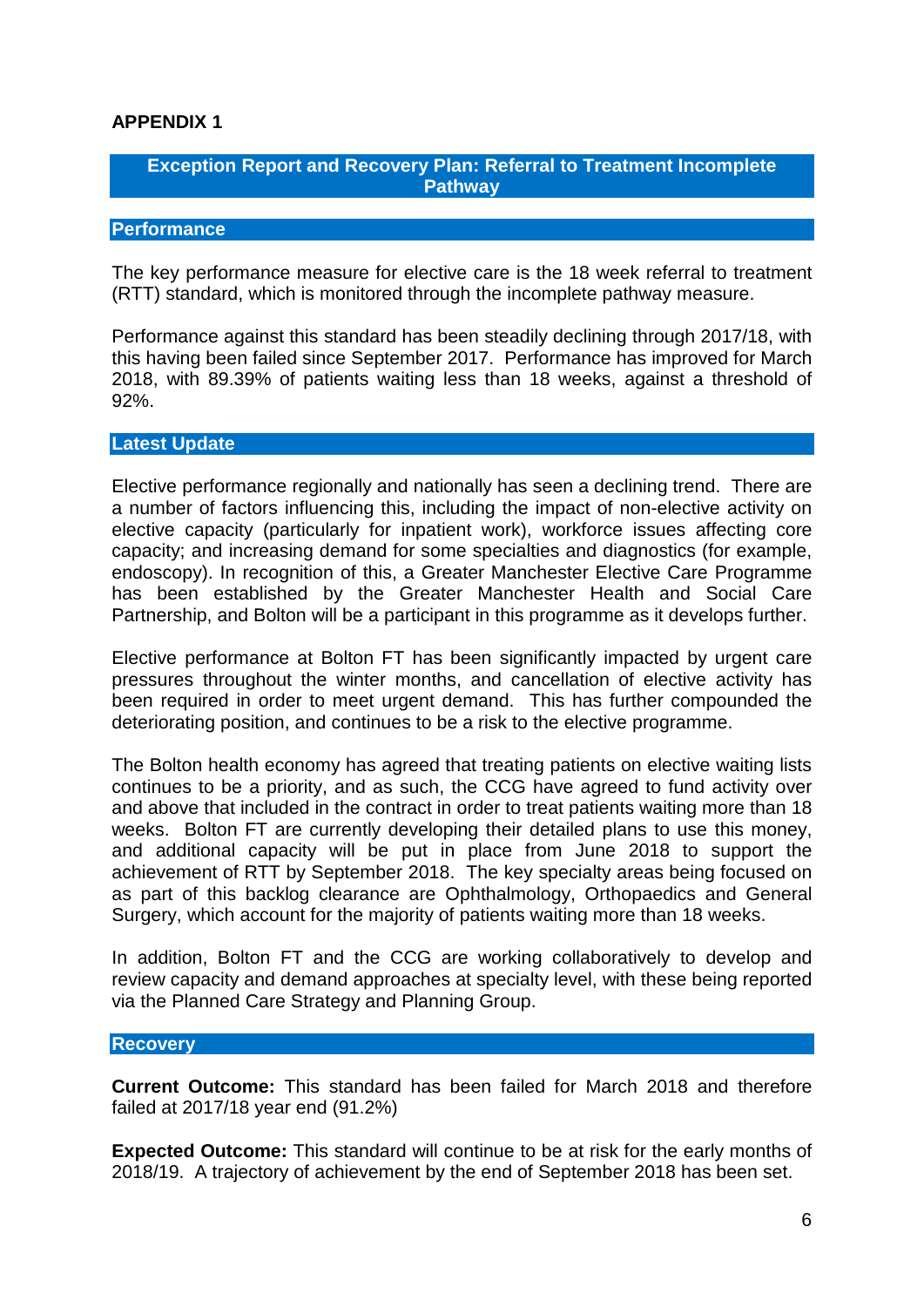**Timescale for Recovery:** This trajectory will be confirmed following confirmation of elective impact and consideration of the revised recovery plan. This indicator remains at risk for early months of 2018/19. There is potential for additional activity to be undertaken over the summer months to compensate for cancelled activity during January 2018 which may support movement towards a recovered position in 2018/19.

**Lead Commissioning Manager:** Jen Riley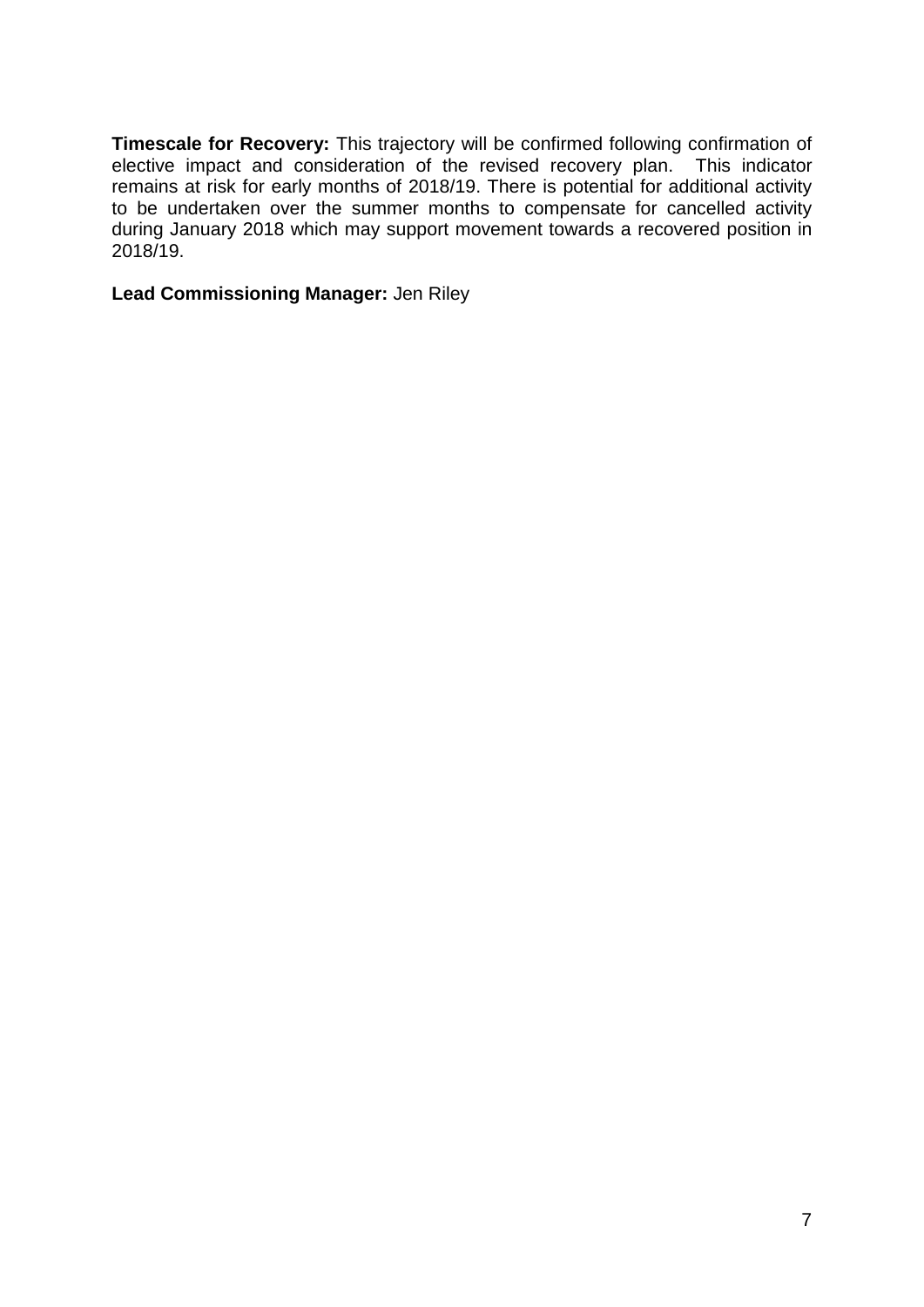# **Exception Report and Recovery Plan: Diagnostic Test Waiting Times**

### **Performance**

Performance against the diagnostic test waiting times standard (patients waiting for a diagnostic test waiting less than 6 weeks from the time of referral) has marginally failed in March 2018 at 1.3% against a threshold of 1%. It should be noted that Bolton FT - as the main provider of diagnostics for Bolton patients – recovered their DM01 position from March 2018.

The year end position for 2017/18 performance failed at 2.3% against the 1% threshold.

### **Latest Update**

Failure of this standard for March 2018 related to 55 patient breaches. The majority of the breaches were at Salford Royal, with 20 patients waiting over 6 weeks for their audiology assessment, 3 breaches in colonoscopy and 1 breach for an echocardiogram.

At Bolton FT a total of 13 patients waited over 6 weeks. The majority of these breaches related to endoscopy (7), audiology (3) and pressures and flows (2).

It is noted that Bolton FT has seen a 12.9% increase in endoscopy procedures this year compared to last year. In order to meet this demand in the future a number of projects are underway, including:

- Implementation of straight to test pathways for colonoscopy, and improvement of the existing straight to test pathway for OGD
- The development of an additional endoscopy suite at Royal Bolton Hospital, due to be opening in 2018/19
- A partnership project between Bolton FT and the community provider of endoscopy services (In Health) to progress the potential for joint working to ensure patients are seen quickly and in the most appropriate service

Additional endoscopy capacity has been sourced via In Health, and was implemented in March 2018. A significant improvement in performance is noted for March, with only 7 patients not achieving the 6 week target, compared to 108 in February.

These projects are monitored via the Planned Care Strategy and Planning Group.

### **Recovery**

**Current Outcome:** The diagnostic waiting times standard has failed in March 2018.

**Expected Outcome:** The target has failed for Quarter 4 and 2017/18. Performance is expected to improve from April 18 onwards.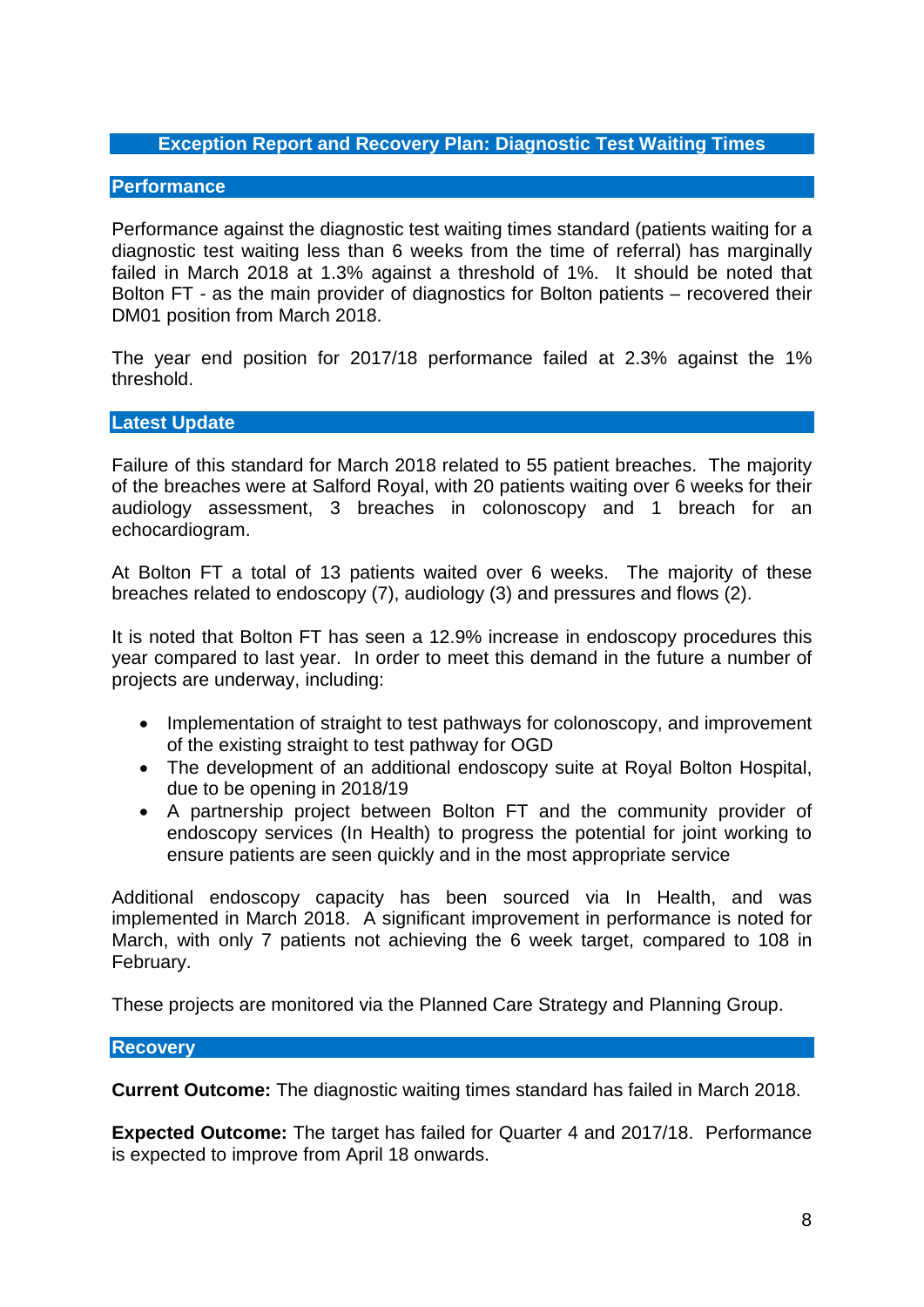**Timescale for Recovery:** Recovery plans are on track and achievement of the standard at Bolton FT has been delivered from March 2018. The CCG continues to liaise with the lead commissioners for other providers, most notably Salford Royal and Manchester FT, regarding their diagnostic performance.

**Lead Commissioning Manager:** Jen Riley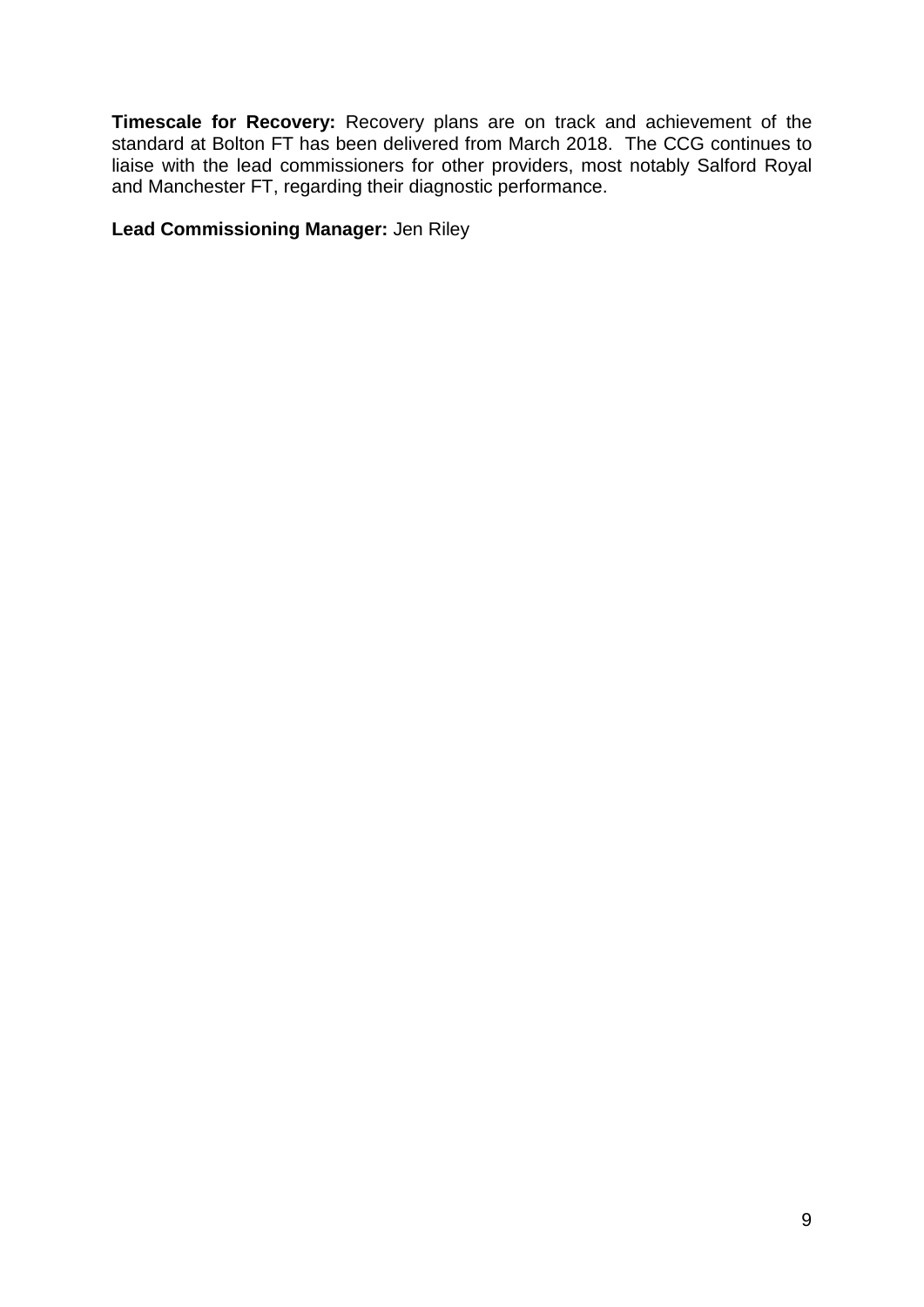# **Exception Report and Recovery Plan: Two Week Wait Symptomatic Breast Target**

# **Performance**

Performance against the two week wait symptomatic breast target (where symptoms do not initially suggest cancer) has failed in March 2018 with a performance of 65.7%, against a threshold of 93%.

The final year end position is 67.8%

### **Latest Update**

A significant deterioration in performance is noted this month with March performance failing at 65.7%. This is a significant drop from the February positon of 90.5%. Throughout 2017/18, and with agreement from the CCG, the FT has been prioritising breast patients on the two week wait pathway where cancer is suspected. The Quality and Performance Committee has been fully briefed on this with assurance that no clinical harm is anticipated to those patients on the symptomatic pathway as a result.

The challenges the service are facing include an increase in activity from out of area patients, coupled with long term staff sickness which have both previously been reported to Board. As part of the work to secure a sustainable service, the FT has recruited an additional substantive consultant to support the delivery of additional activity. However, this individual is not yet in post, and as such the capacity gap continues to be bridged via deliver of additional sessions from members of the multidisciplinary team involved in providing the service. By nature, this additional capacity is variable, and - while the FT had previously aimed for delivery of the symptomatic standard by the end of January 2018 - this has not been achieved.

Being largely dependent on additional capacity being provided by a limited group of staff, the significant deterioration in performance in March 2018 was due to the inability to provide sufficient additional capacity to meet demand.

### **Recovery**

**Current Outcome:** The two week wait breast symptomatic target has failed for March 2018, and subsequently for 2017/18.

**Timescale for Recovery:** Recovery of performance is subject to the start of the new consultant in September 2018, and as such delivery of this standard is expected from Q3 2018/19

**Lead Commissioning Manager:** Jen Riley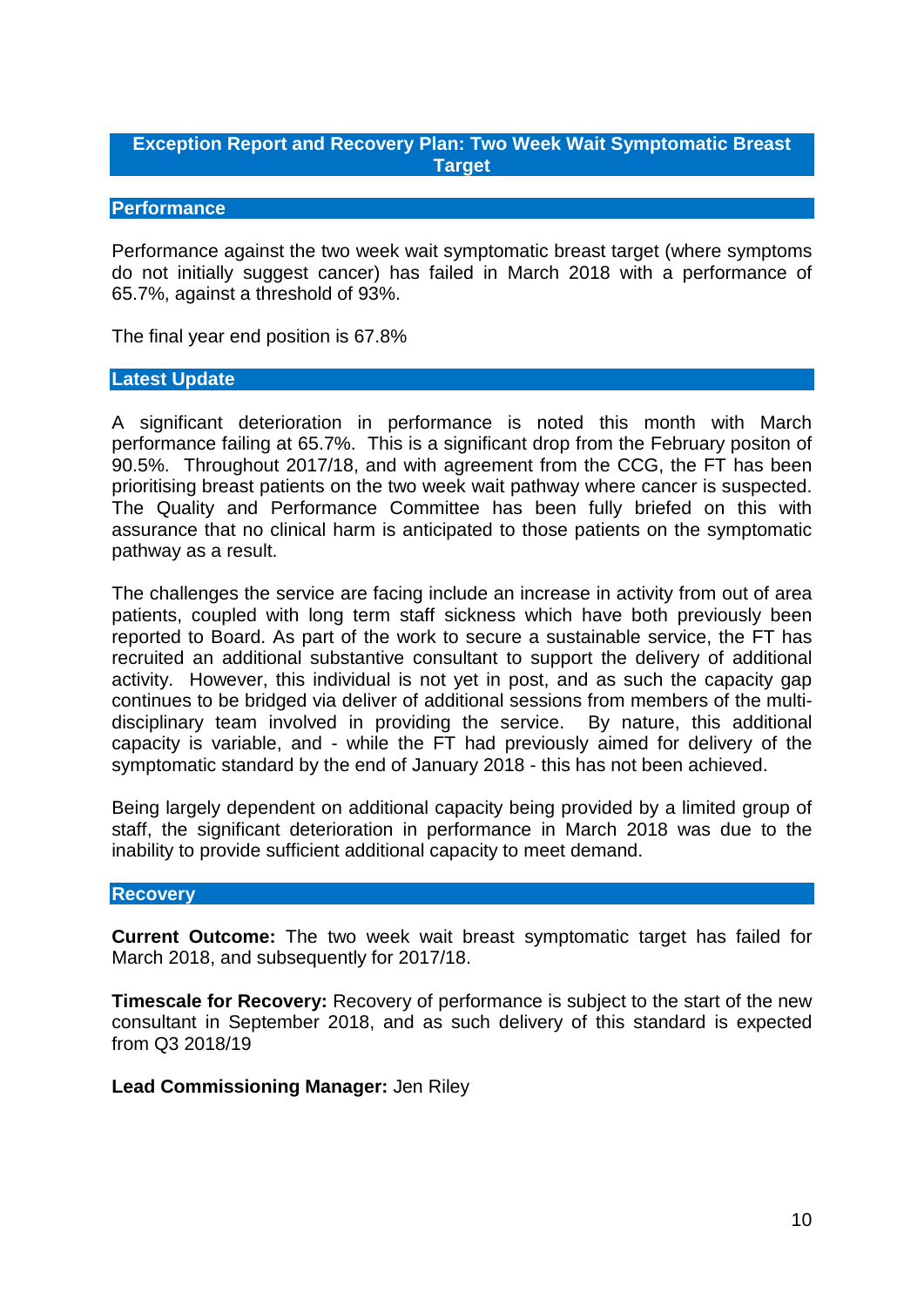# **Exception Report and Recovery Plan: A&E 4 Hour Target**

### **Performance**

A&E 4 hour performance (target 95%) for April 2018 was 82.7%, which is an increase in performance from March 2018 (78.5%). Similar performance figures have been seen in May 2018 to date, with a current month to date figure of 82.1%.

2017/18 year end validated performance was 81.9% against the 95% target. This is a reduced performance from 2016/17 when 82.5% was achieved.

### **Latest Update**

Work continues with Bolton FT, Bolton CCG and the whole urgent care system to improve patient flow, reduce delays and match capacity and demand. Monitoring of the agreed 5 high impact system changes continues and an improvement plan for Q1 has been agreed and submitted to the Greater Manchester Health and Social Care Partnership.

Key areas for improvement in Q1 are to reduce the number of "stranded patients" (patients with a length of stay of 7 days or more) and "super stranded patients" (patients with a length of stay of 21 days of more). The locality is also focusing on increasing the numbers of patients streamed to alternative services other than the Emergency Department and to increase the numbers of patients discharged to their normal place of residence.

The following table shows the performance for these areas at the end of April 2018 and demonstrates improvements across three of the four priorities from March 2018.

| <b>Outcome</b>                                                           |       | Baseline (March 2018)   Performance (April 2018) |
|--------------------------------------------------------------------------|-------|--------------------------------------------------|
|                                                                          |       |                                                  |
| The proportion and number of stranded patients                           | 51.0% | 44.2%                                            |
|                                                                          |       |                                                  |
|                                                                          |       |                                                  |
| The proportion of patients streamed to alternatives to ED *              | 12.9% | 10.8%                                            |
|                                                                          |       |                                                  |
| The proportion and number of super-stranded patients                     | 19.1% | 16.2%                                            |
|                                                                          |       |                                                  |
| The percentage of patients discharged to their normal place of residence | 85.9% | 87%                                              |
|                                                                          |       |                                                  |
|                                                                          |       |                                                  |
| * % of all A&E attendances streamed.                                     |       |                                                  |

Bolton FT continues to work with NHS Improvement and the Emergency Care Improvement Team to support their improvement plans.

### **Recovery**

**Current Outcome:** Failing 95% target.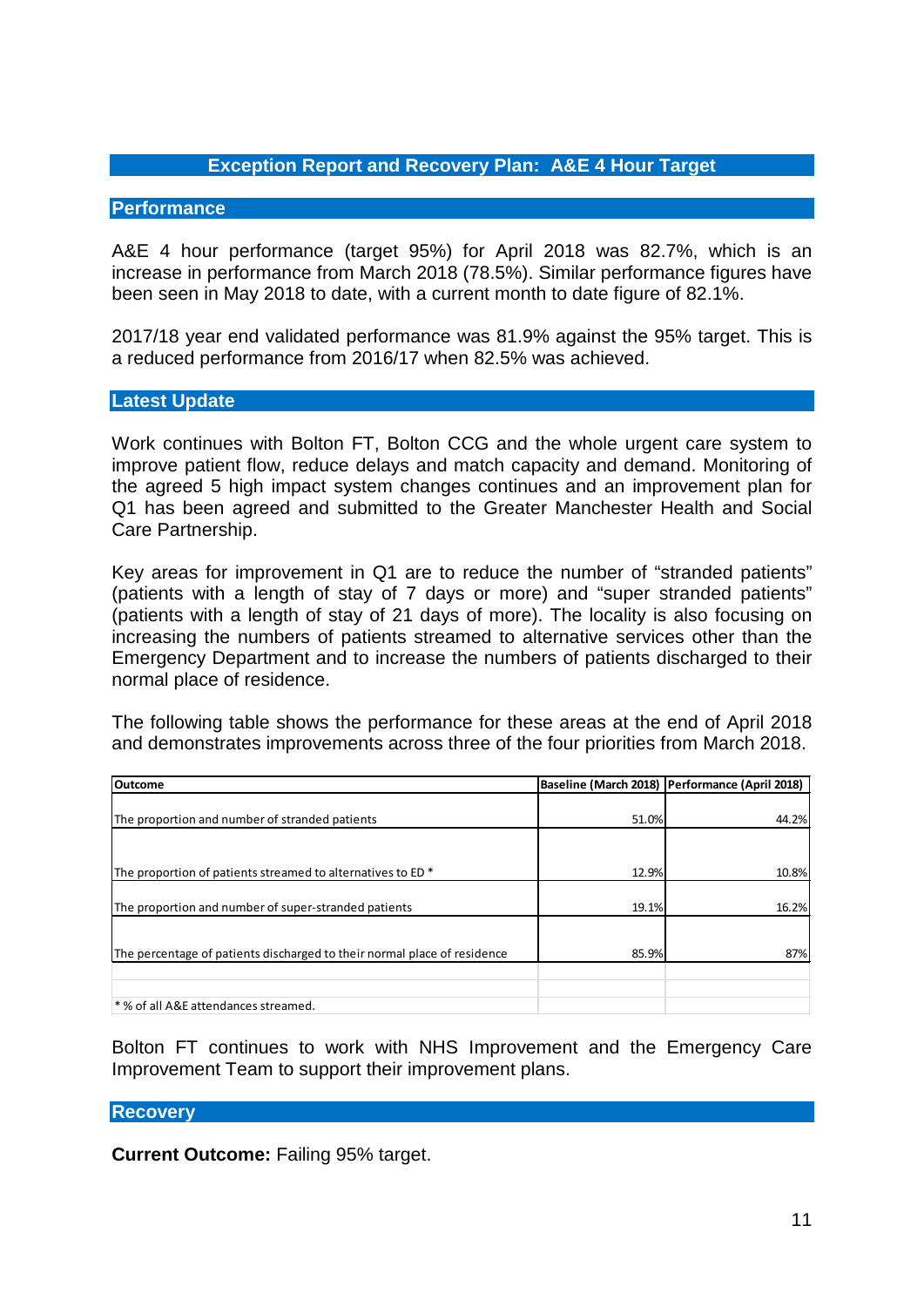**Expected Outcome:** Performance in 2017/18 Q4 finished at 78.3%. Q1 of 2018/19 is expected to see an improvement on this with performance for the quarter to date at 82.1%.

**Timescale for Recovery:** Bolton FT are working with NHS Improvement and the local system to improve performance to 90% by June 2018.

**Lead Commissioning Manager:** Gill Baker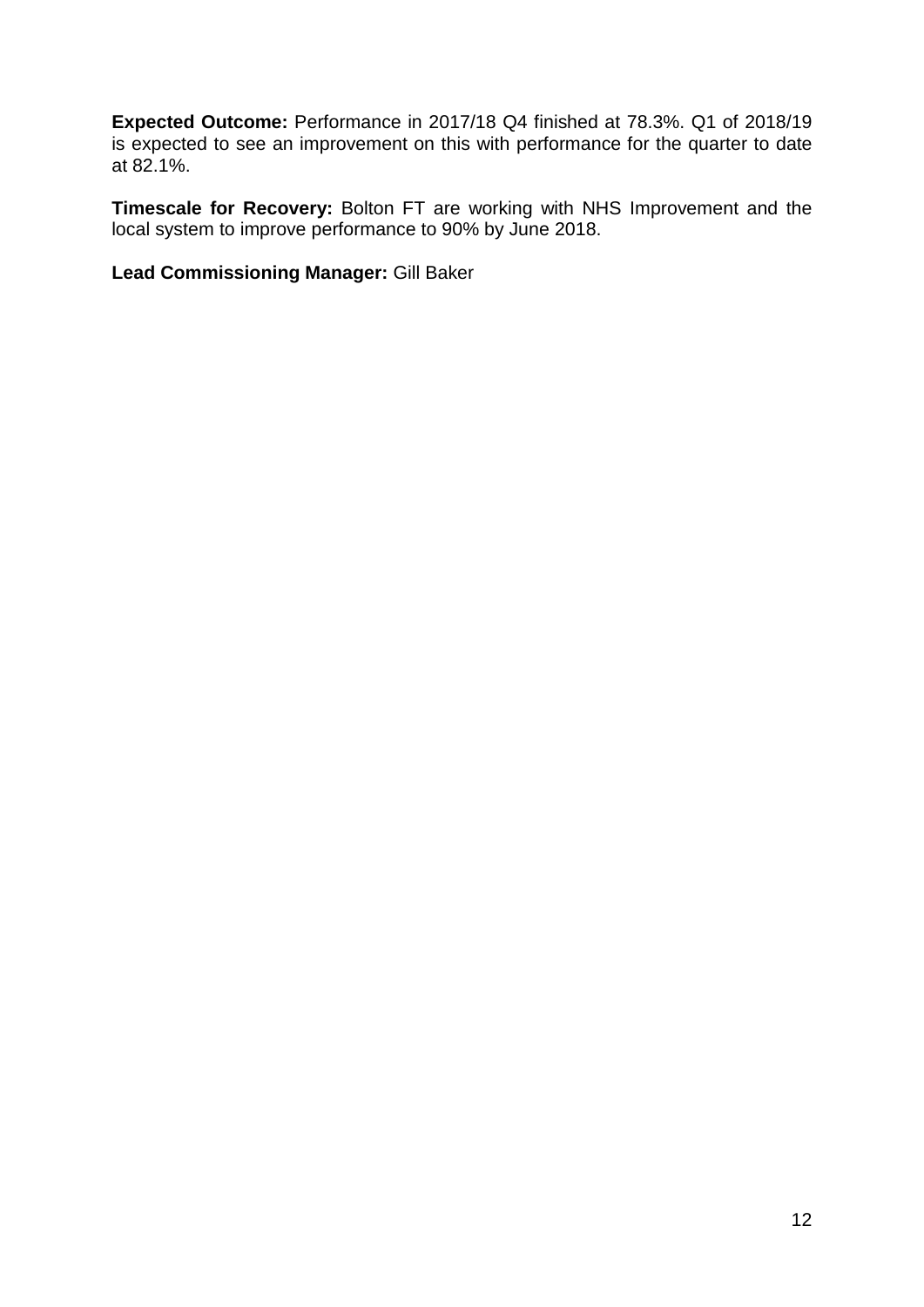# **Exception Report and Recovery Plan: Ambulance Performance**

### **Background**

The Ambulance Response Programme (ARP) is now fully implemented by NWAS and embedded within the delivery of the service.

There are six key targets:

- Category 1 mean response time of 7 minutes,
- Category 1 90% of cases to receive a response within 15 minutes
- Category 2 mean response time of 18 minutes
- Category 2 90% of cases to receive a response within 40 minutes
- Category 3 90% of cases to receive a response within 120 minutes
- Category 4 90% of cases to receive a response within 180 minutes

#### **Performance**

The following table shows the most recently available information for the NWAS performance in the new ARP call categories:

| <b>Indicator Reference and Description</b> |  |                                                       |              |                                  |       | <b>Sep</b><br>2017 | Oct<br>2017 | <b>Nov</b><br>2017                | <b>Dec</b><br>2017 | Jan<br>2018 | Feb<br>2018 | <b>Mar</b><br>2018 |
|--------------------------------------------|--|-------------------------------------------------------|--------------|----------------------------------|-------|--------------------|-------------|-----------------------------------|--------------------|-------------|-------------|--------------------|
|                                            |  | <b>High Level Performance</b>                         |              |                                  |       |                    |             |                                   |                    |             |             |                    |
|                                            |  | <b>Ambulance response times (Bolton CCG position)</b> |              |                                  |       |                    |             |                                   |                    |             |             |                    |
|                                            |  | <b>Category 1 calls</b><br>Average response time      | AM016        | Average response time<br>(mm:ss) | 09:16 | 09:22              | 09:55       | 10:29                             | 10:56              | 09:52       | 09:21       | 09:03              |
| Performance                                |  | <b>Category 2 calls</b><br>Average response time      | <b>AM017</b> | Average response time<br>(mm:ss) | 26:06 | 30:22              | 30:14       | 40:24                             | 1:01:18            | 49:16       | 44:20       | 40:38              |
| <b>Level</b>                               |  | <b>Category 3 calls</b><br>90th centile response time | <b>AM018</b> | 90th centile response<br>time    |       |                    |             | 1h 45m   2h 37m   2h 20m   2h 17m | $3h$ 6m            | 4h1m        | 3h43m       | 4h 23m             |
| High                                       |  | <b>Category 4 calls</b><br>90th centile response time | AM019        | 90th centile response<br>time    |       |                    |             | 1h 57m   2h 23m   2h 26m   2h 29m | $3h$ 9m            | 2h38m       |             | $3h3m$ $3h17m$     |

March is demonstrating further improvements across categories 1, 2 and 4 with deterioration in category 3. Unlike previous reports, these figures now represent the CCG position rather than the NWAS wide position.

The number of incidents reported to Bolton CCG remains a concern and CCG colleagues continue to work with NWAS to ensure appropriate feedback and learning is gained from the incidents.

The April Board meeting included a presentation from Greater Manchester Health and Social Care Partnership colleagues in relation to NWAS performance and the improvement initiatives that are underway to achieve further improvements in performance.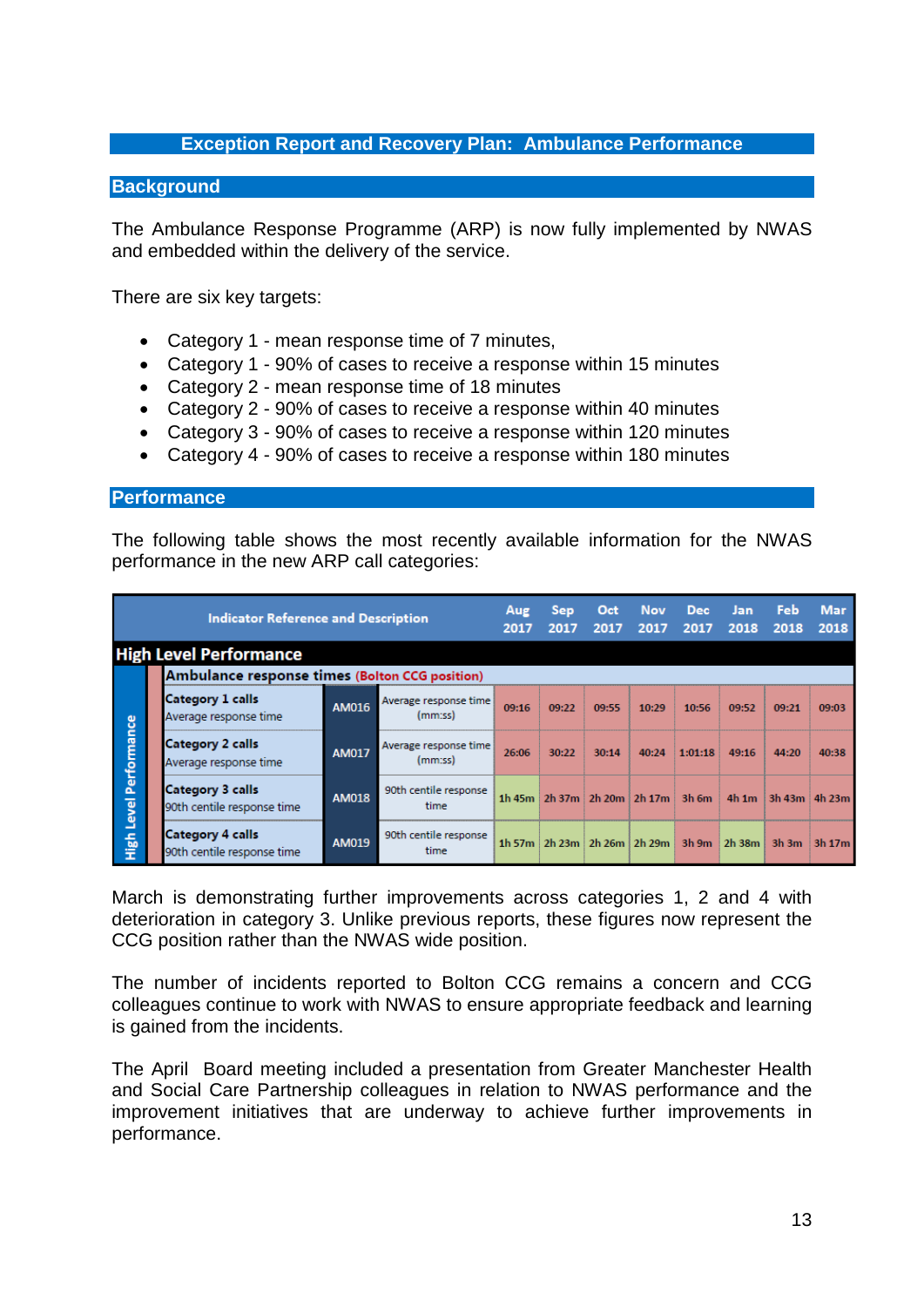# **Recovery**

**Current Outcome**: NWAS are failing against new ARP targets.

**Expected Outcome:** Improvements are anticipated in Q1 as the organisation continues to learn and improve practices in line with ARP targets.

**Timescale for Recovery**: Expected achievement of ARP targets from September 2018.

**Lead Commissioning Manager:** Gill Baker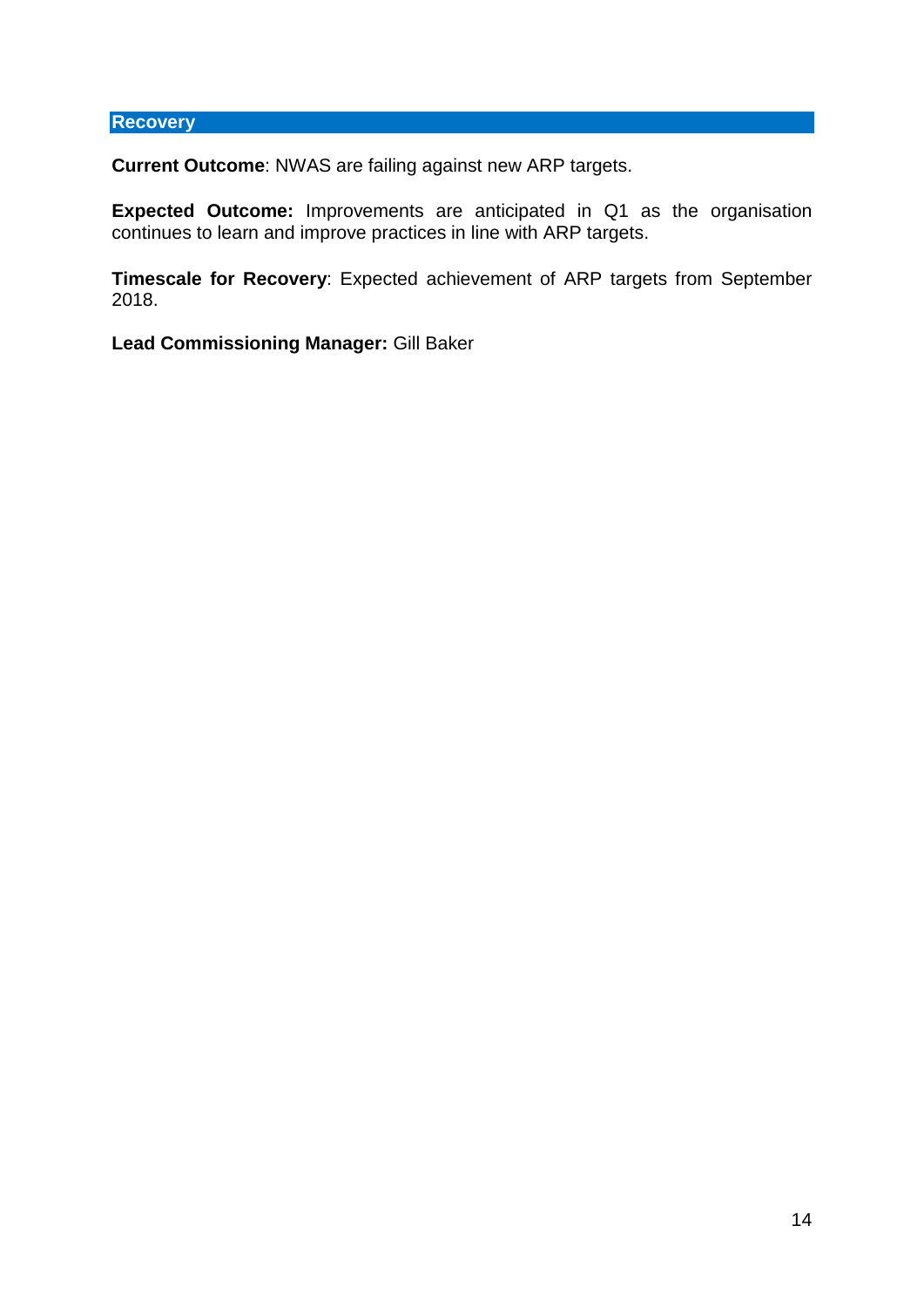# **Exception Report and Recovery Plan: % Completed Bookings by 12+6 Weeks**

### **Performance**

This performance metric has been subject to scrutiny and an improvement plan during the last 12 months. Overall performance since April 2017 has been variable however the target was met in the latter months of 2017. March 2018 performance fell short of the 90% target at 85.7%, a decline from February's performance of 89.6%. However, the target was achieved for 2017/18 with performance of 90.57%.

This metric is complex and difficult to impact as it relies on the patient acknowledging pregnancy and making early contact with midwifery. National policy and guidelines recommend that all women have seen a midwife or a maternity healthcare professional, for health and social care assessment of needs, risks and choices before 13 weeks gestation.

### **Latest Update**

Work continues to review each case where the pregnant patients did not contact midwifery prior to 12+6 weeks. GP practices are being asked to encourage patients to book with a midwife once pregnancy confirmed.

A discussion is being taken to the Bolton Maternity Voice Partnership group to consider any further actions that could be developed to further encourage those who are pregnant to contact midwifery as soon as a pregnancy has been confirmed.

### **Recovery**

**Current Outcome:** Failed for March 2018 at 85.7% against a target of 90%.

**Expected Outcome:** This metric was achieved for 2017/18 with 90.57% against the 90% target. However, the target has not been met in Q4 and further improvements are needed to ensure the target is achieved moving into 2018/19.

**Timescale for Recovery:** On-going work in this area to encourage patients to present to midwifery services before the 12+6 target.

**Lead Commissioning Manager:** Joanne Higham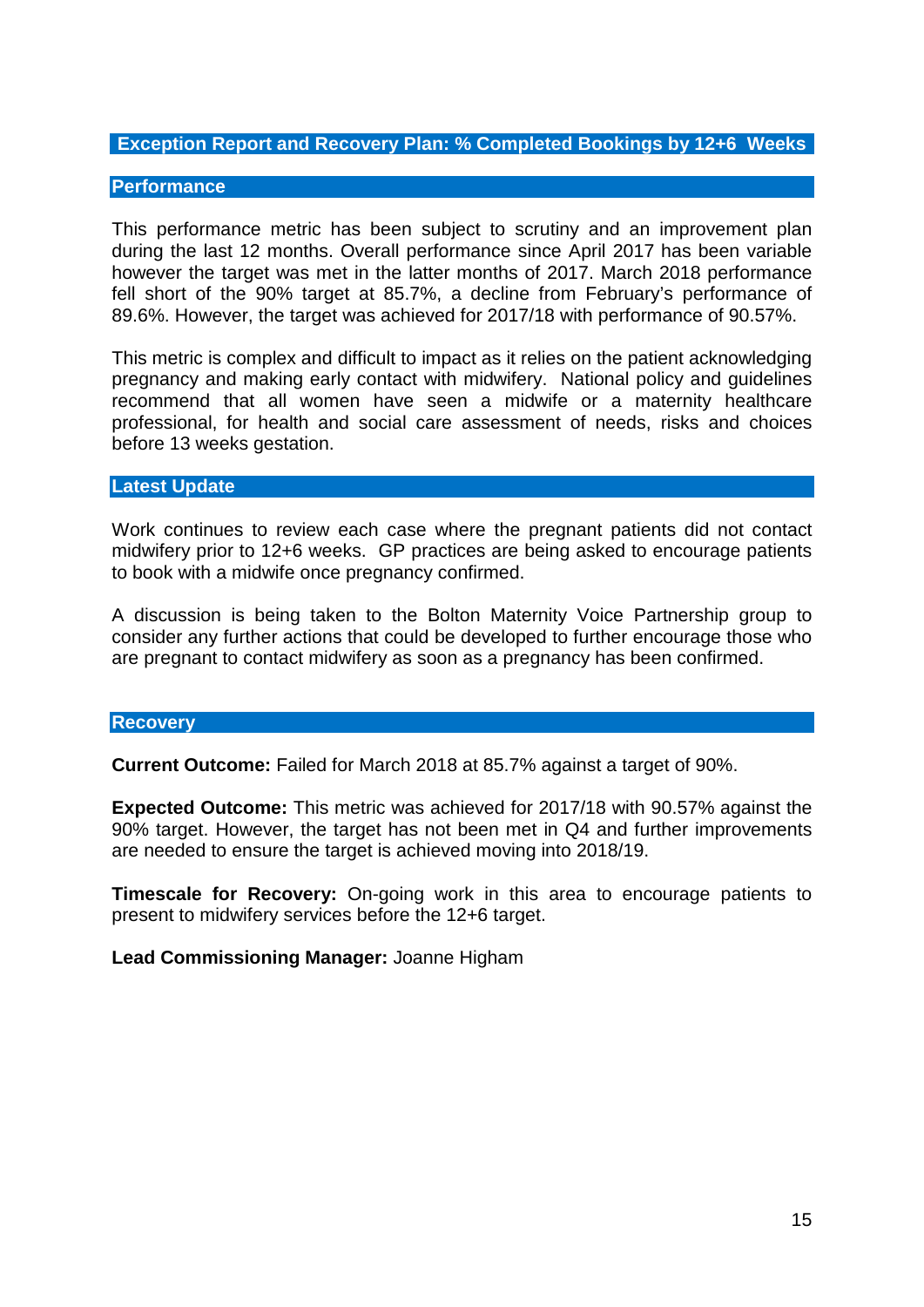# **Exception Report and Recovery Plan: Acute Out of Area Placements (OAPs)**

# **Performance**

Performance against the NHS England target of zero acute Out of Area Placements (OAPs) by 2020/21 reduced in March 2018 with 4 new individuals placed outside the GMMH footprint. This brings the 2017/18 year end total to 75 acute OAPs.

# **Latest Update**

As noted above, there were 4 new individuals placed out of area in March of which 3 required Psychiatric Intensive Care (PICU) beds and one due to lack of female acute beds. An additional 5 patients remained out of area having been placed in February 2018.

Systems are in place to manage patient flow and both the inpatient and urgent care teams continue to work collaboratively to safely discharge people from hospital with appropriate support and provide alternatives to admission wherever possible. Home Based Treatment remains involved as the gate keepers to acute beds, but are at capacity in terms of current caseloads as are the CMHTs. It has been identified due to current pressures a flow and capacity admin post would be helpful to enable improved efficiency and more rapid repatriation of acute OAPS. Options are currently being considered within the Trust.

Early indications for April are in the region of 8 new Acute OAPs with some significantly prolonged stays over the 72 hour target. There are a number of other initiatives in progress both locally and across GM to address current pressures:

- **Review of the Acute Care Pathway** A Project Manager has now been appointed by GMMH who will take up post in June 2018 and will review services such as Home Based Treatment, CMHT and MATS.
- **Review of wider existing provision** The Council's crisis house (New Lane) is being reviewed with a proposal to flex the service to increase bed numbers from 6 to 7 with a change in focus from rolling respite to admission avoidance/discharge to assess. A paper is being taken to the Council's Exec Team in June by Chris Parker (Assistant Director, Community Services). Wider crisis care has been improved through the introduction of A+E diversion and ambulatory care, All Age RAID and the 7 day AMHP Hub.
- **Invest to save opportunities** Honeysuckle Lodge opened on 1<sup>st</sup> May providing locked rehab provision for women. Whilst the majority of beds will be used to repatriate specialised OAPs, there are several women waiting on the acute wards who would otherwise have been transferred to specialised OAPs. By admitting them directly to Honeysuckle Lodge this will free up bed capacity on the acute wards with the aim of avoiding additional acute OAPs.
- **Northern Health Care** A block contract is currently being negotiated which will improve the flexibility of the current model and will enable short term tenancies to be operated for discharge to assess and admission avoidance in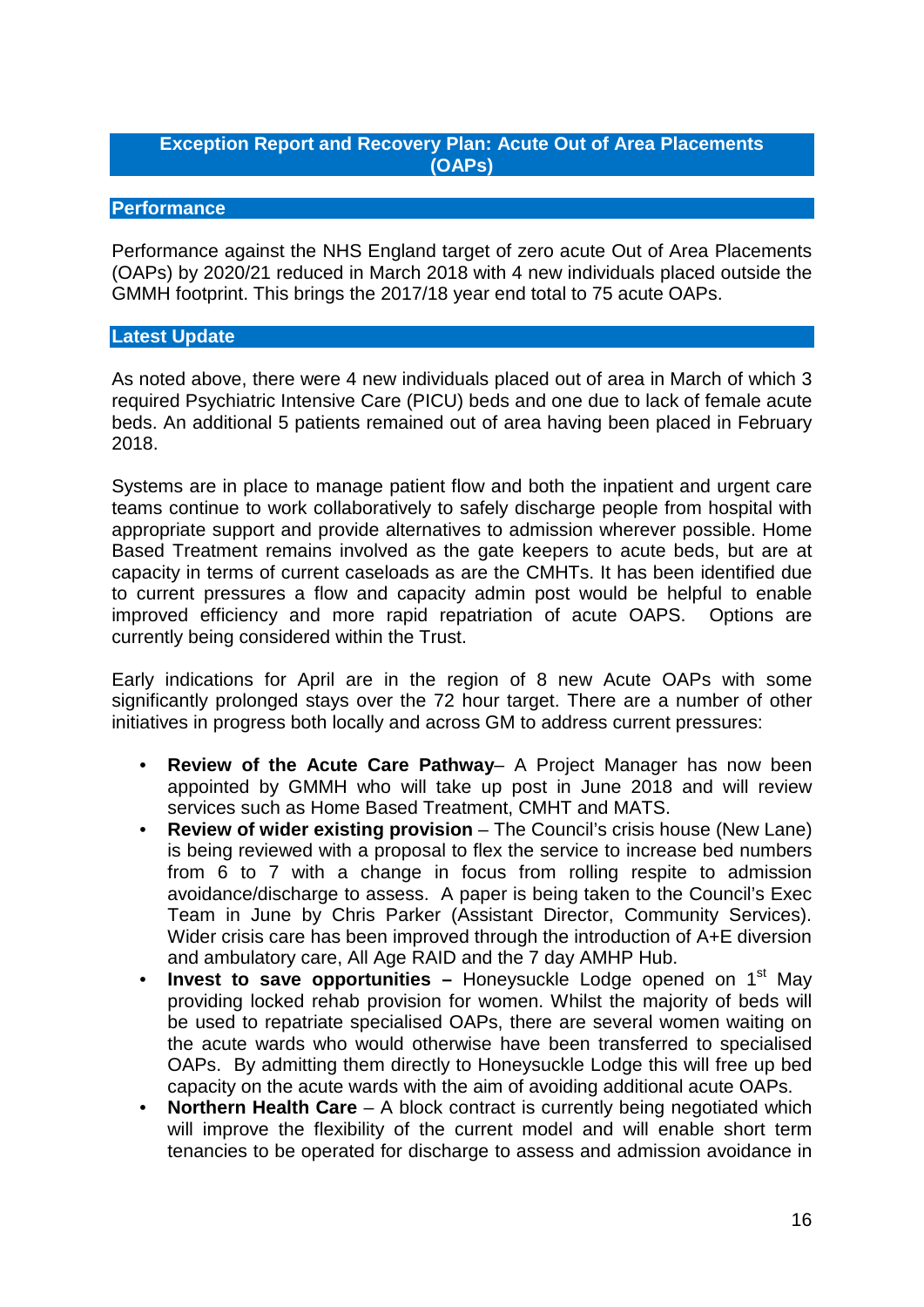addition to the current medium term rehab placements within a clinically supported environment.

- **The Personality Disorder (PD) pathway** is being revised with the aim of a consistent locality response and reinforcement of the NICE guidelines around medication and admission avoidance where safe and appropriate.
- **Prevention** work in progress with public health, women and children's commissioning, CAMHS and mental health to better understand population health and provide education and support in order to build resilience in schools and the wider community.
- **Early intervention** Primary Care practitioners have been recruited to and will be in post over the next few months, linking in with the wider emotional wellbeing and mental health services, signposting and offering advice and support to avoid GP appointments and escalation in to more intensive services. Additional investment has also been made through the Transformation Fund in to IAPT and the voluntary sector to provide wider psychological interventions.
- **GM solutions** GM OAPs meetings are in place with a locally agreed definition and focused work agreed in line with the NHS England trajectory. A GM action plan is in progress.
- **Additional beds** GMMH have commissioned additional acute beds in the independent sector on behalf of Manchester CCG, and have the opportunity to do the same for the Bolton, Salford and Trafford footprint. Whilst additional beds in itself is not the preferred answer to the current acute pressures, further discussions are in progress about how this could support wider work in the short term on a risk share basis, with the understanding that prevention, early intervention and use of all available community options are prioritised in the first instance.

# **Recovery**

**Current Outcome:** Failing to meet the national target of zero acute OAPs

**Expected Outcome:** Performance has failed each month in 2017/18, and is likely to continue to fail until system wide changes have been implemented. However, since October 2017 performance has been gradually improving in terms of new patient numbers, but not length of stay.

**Timescale for Recovery:** Unknown at present due to complex causes of OAPs.

**Lead Commissioning Manager:** Rachael Sutton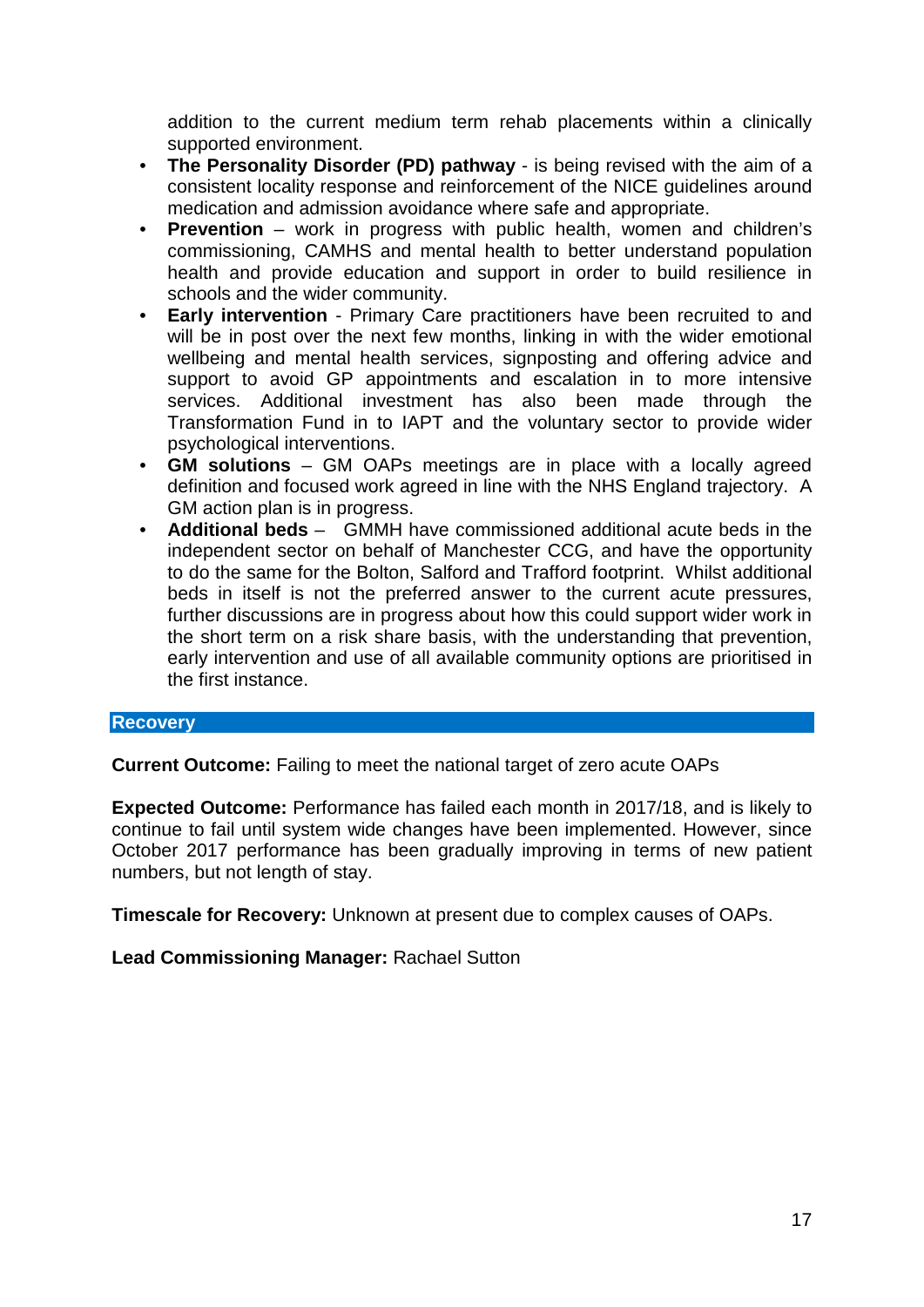# **Exception Report and Recovery Plan: Improving Access to Psychological Therapies**

### **Performance**

Performance against the access rate to IAPT was 11.1% in March which fell significantly short of the 16.8% national target and also the 17.5% local stretch target. The final year end position finished below national target at 13.8% however was an increase from 13.4% at 2016/17 year end. The addition of 1 Point increased the access rate from 10.0% to 11.1% in month with 37 more patients entering treatment via the new Silver Wellbeing service.

#### **Latest Update**

Performance has marginally increased from February position of 10.9% to 11.1% in March 2018 however this resulted in a reduction in the year to date position from 14.2% down to 13.8% at year end. The chart below shows the variable performance of the CCG against this target over the last 2 years:



The team fell short of the IAPT prevalence target of 15%, reporting 10% in March, although, there is a 1% contribution from Silver Wellbeing, which is not currently included. The reduced prevalence for March is as a consequence of the high volume of patients accepted in January (17.2%), who are still undergoing treatment being prioritised by the clinicians.

The prevalence in month was also impacted by patient availability and a reduction in capacity within the clinical teams over the Easter period. Prevalence is expected to improve in coming months as the January intake patients reach recovery. The team have discussed this operationally and are aware that they need to strike a balance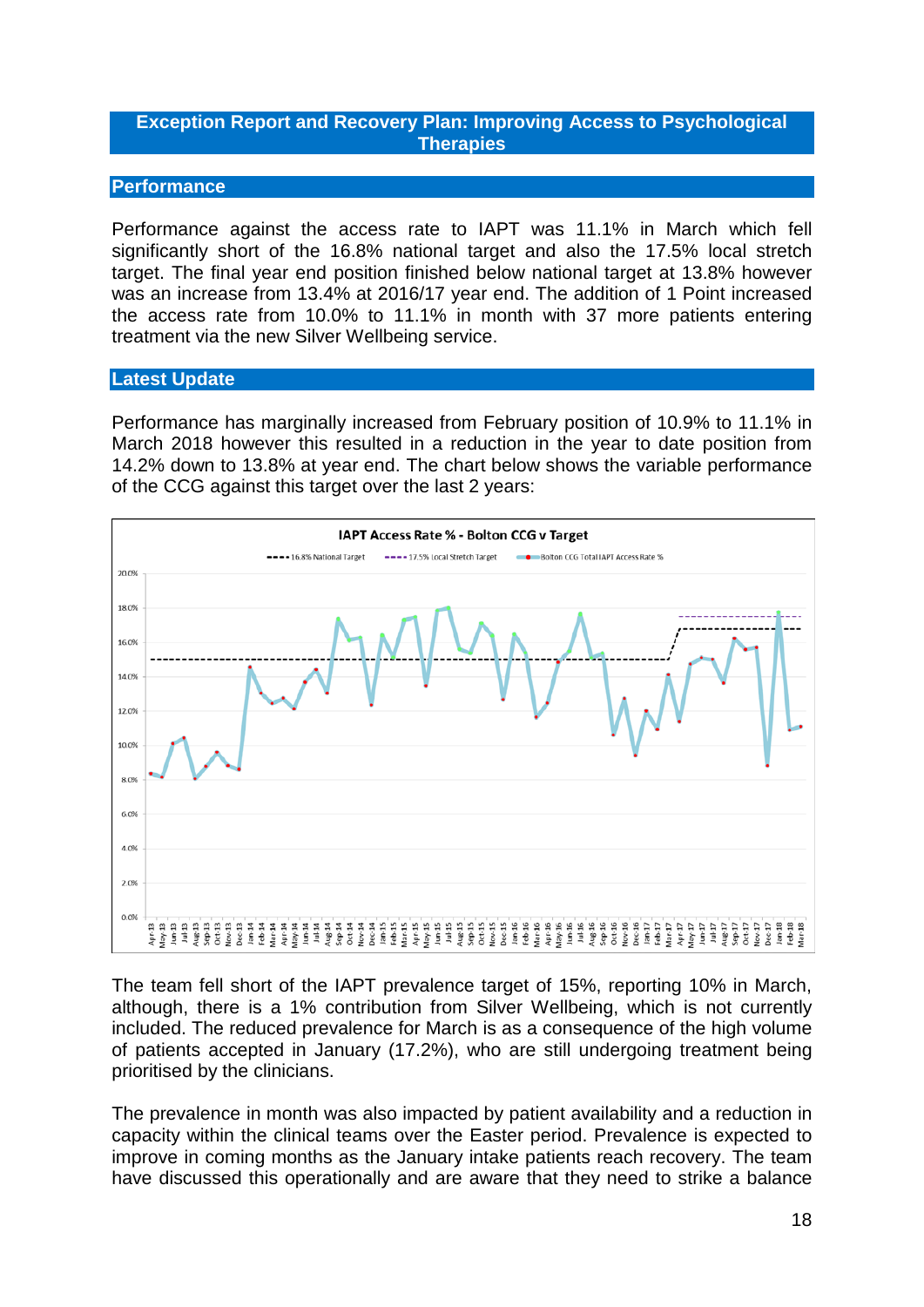between the number of new referrals and the requirement to retain the high quality outcomes in both RTT and Recovery.

Links are continuing to be further developed into long term conditions, older adults and perinatal support.

Both providers continue to move towards new IT systems which will also support the ability to improve self-referrals to the GMMH service through PCMIS.

Additional therapists and admin staff were recruited at 1 Point in November, and further PWP and admin posts at GMMH from December 2017. Due to staff sickness, notice periods and recruitment delays, the service has not been fully staffed as originally expected by March 2018 and this has slipped to April 2018.

### **Recovery**

**Current Outcome:** Failing to meet the national target of 16.8% and the local stretch target of 17.5% for 2017/18.

**Expected Outcome:** Failed 2017/18; performance did not reach the expected level in March 2018.

**Timescale for Recovery:** The service is now expected to be fully staffed by April 2018 and performance being increased to the target of 16.8% is an immediate priority, and that built upon to achieve the local stretch target.

### **Lead Commissioning Manager:** Rachael Sutton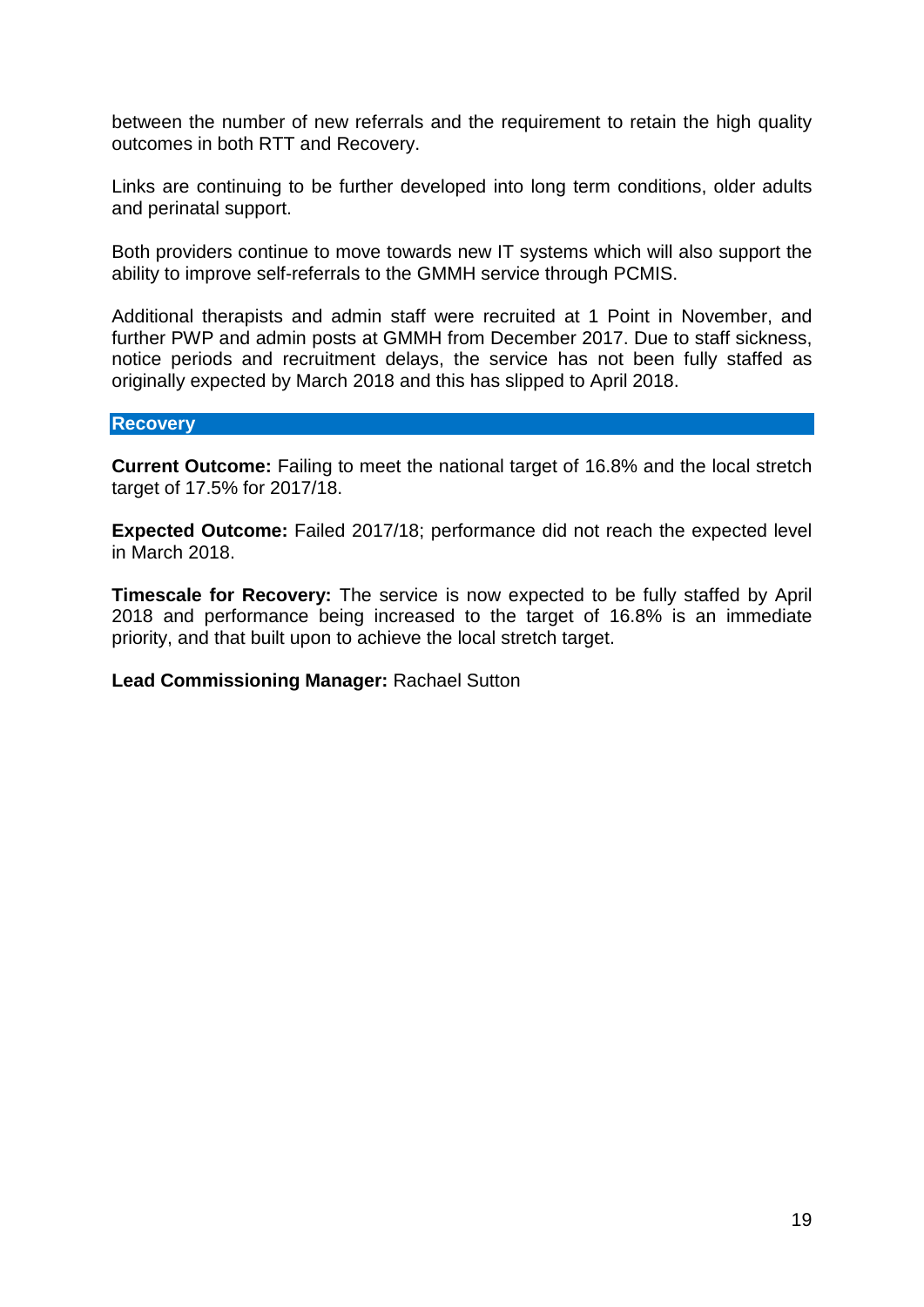# **Exception Report and Recovery Plan: Delayed Transfers of Care and Non-Elective Length of Stay**

# **Performance**

In March, delayed transfers of care (DTOCs) were at 3.4% (as a percentage of total occupied bed days). This is marginally above the plan of 3.3% (a Greater Manchester target) however DTOCs have reduced significantly since 8.5% in January 2018 and 6.3% in February 2018. The 2017/18 year end position was 5.6% compared to baseline position of 6.0%

Non-elective length of stay (LoS) remains above plan at year end at 4.8 day compared to a baseline position of 4.4 days. March was above target at 4.9 days (against a target of 4.4 days).

### **Latest Update**

The Bolton locality is working collaboratively to help to reduce pressure on the hospital and improve timely discharges to reduce length of stay and delayed transfers. The following are the key priorities to achieve this:

- Full implementation of the Integrated Discharge Team which is now functioning as a single team with joint management arrangements and working to an agreed list of patients where daily actions are progressed to facilitate timely discharge.
- The multi-disciplinary team approach trialled in respiratory (wards D1 and D2) and outlined in last month's report was rolled out to B1 and a pilot elective ward. The MDTs are now supported from the Integrated Discharge Team
- The discharge to assess process has been agreed and this was rolled out for people being discharged home (Pathway 1) from March 2017. Access to the pathway is via the Home First team in A&E, acute therapy teams and on wards D1/2 and B1.
- The trust has completed auditing the process of reporting DTOCs. This has provided more accurate reporting in March based on the recommendations from the audit.
- Total number of delayed days was 622 in March compared to a target of less than 647 which is a further reflection of the improvements made in the DTOC reporting by Bolton FT.

The impact of the above initiatives will begin to have a positive impact when the additional capacity is fully in place from April 2018.

### **Recovery**

**Current Outcome:** DTOC and LoS both failed for February 2018. DToC and LoS both failed for March 2018 and year end against plan.

**Expected Outcome:** The DToC and LoS failed to meet targets in 2017/18.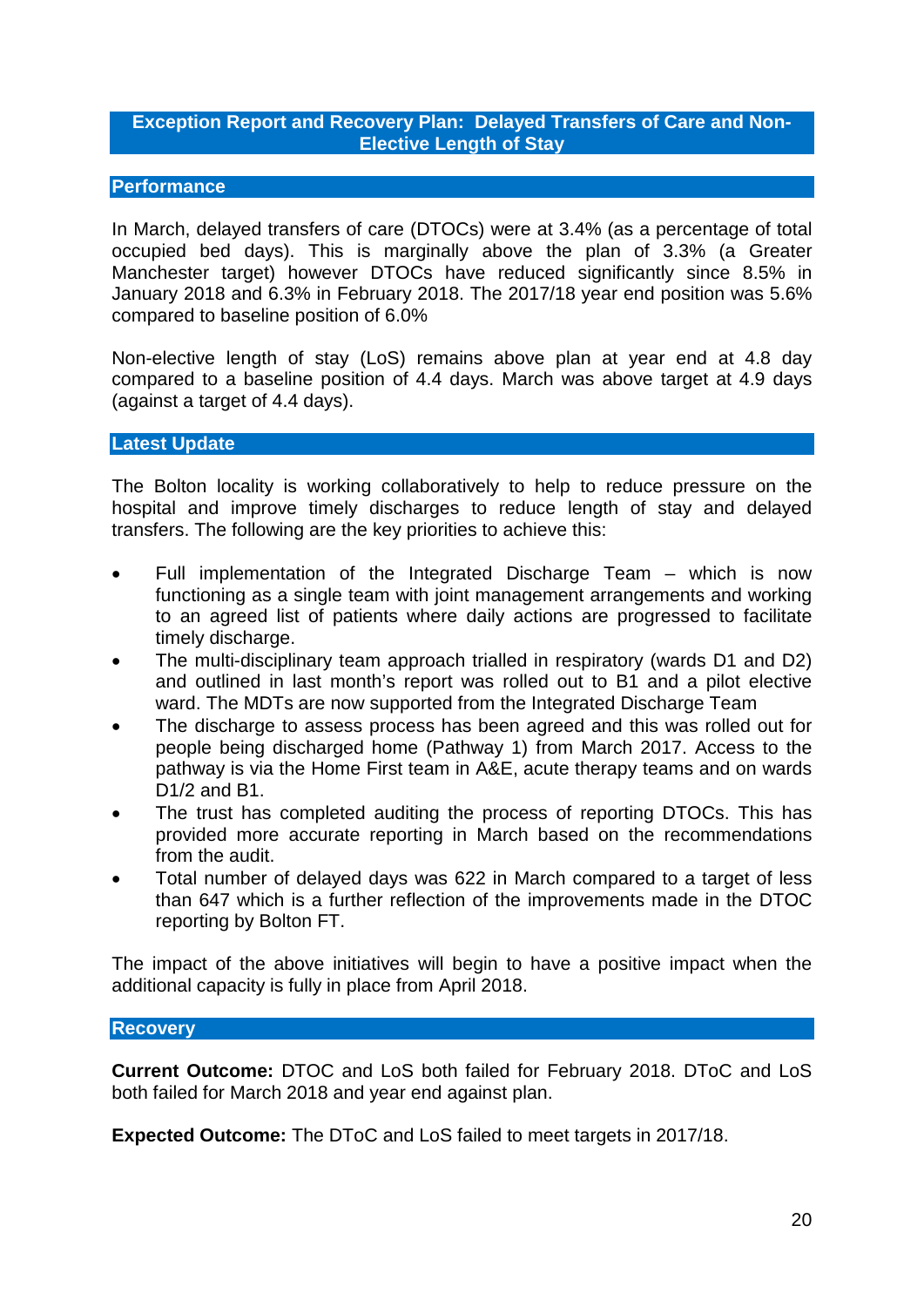**Timescale for Recovery:** The plans in place for recovery are longer term and the targets are not expected to be achieved in 2017/18. DTOCs are expected to remain within target from March onwards now that reporting issues have been resolved.

# **Lead Commissioning Manager:** Paul Beech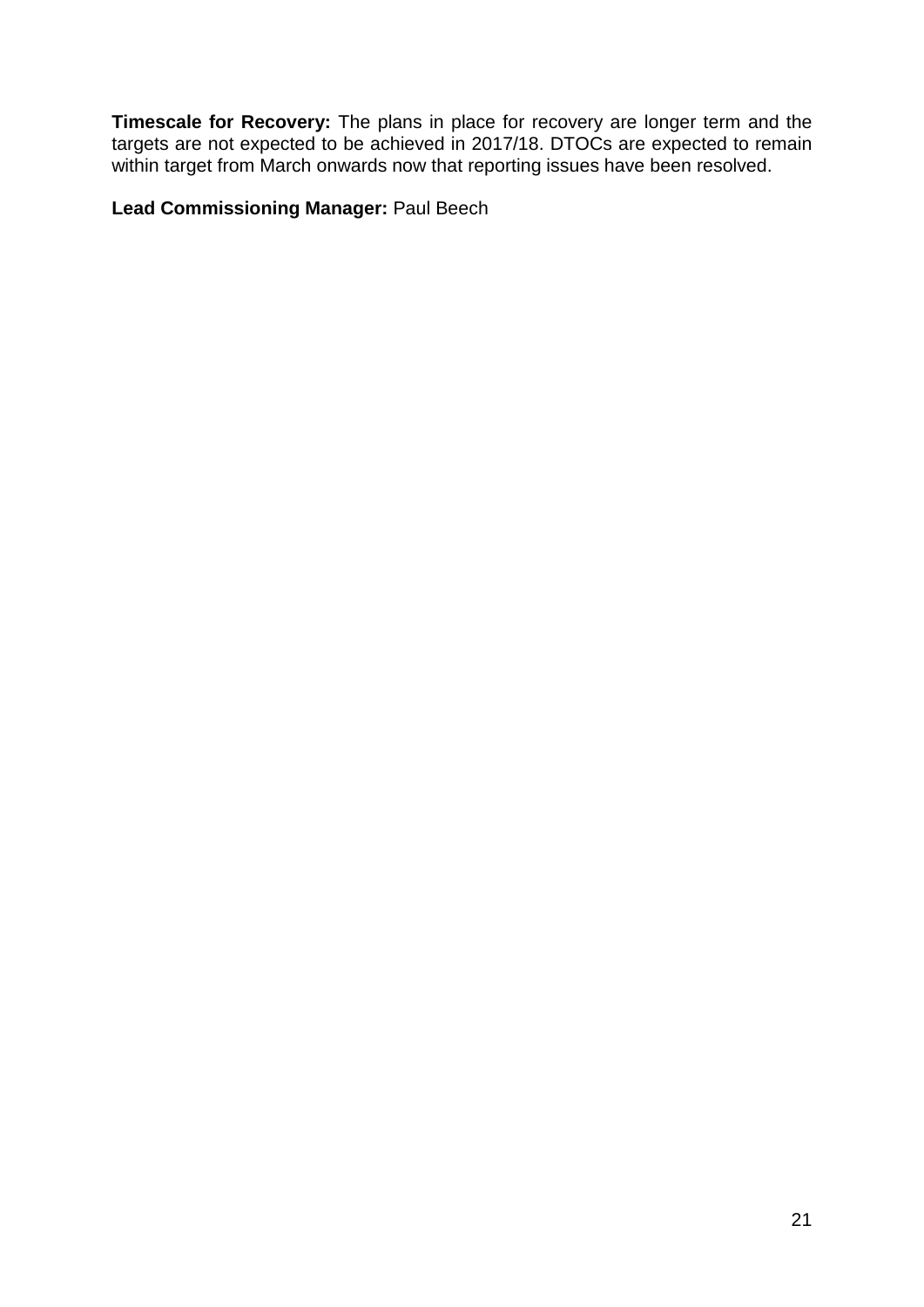# **Exception Report and Recovery Plan: Ambulance Call Outs to Care Homes**

### **Performance**

The CCG target for ambulance callouts attending care homes is 175 per month. In March 2018 there were 274 calls received of which generated 234 ambulance callouts attending a Bolton Care Home. The baseline position in March 2017 was 127 callouts attending care homes. This represents an increase of 84%.

Note the baseline and year to date totals above include all care homes in Bolton and not just the elderly Nursing and Residential Care Homes for over 65s as per Care Home Excellence reporting.

### **Latest Update**

A number of schemes have been put in place across care homes in Bolton to provide proactive and reactive support to reduce avoidable emergency transfers and admissions to hospital. These include:

- Enhanced primary care to care homes through a new service specification with GP Practices (one practice per care home) which has been approved and commenced in December with contract variations being signed and returned. Currently 27 out of 33 care homes have been aligned to an individual GP practice.
- 24/7 telehealth clinical support and triage has been commissioned (Immedicare) for all care homes, with 30 homes live however only 11 homes used the service in March 2018. Early delivery has raised concerns regarding response times from the provider which is being contractually managed with the provider; however usage by care homes requires further improvement.
- Multi-disciplinary community services (including mental health for dementia care) have been put in place to provide holistic support to care homes (for both proactive and reactive care).
- A falls coordinator is now in place to provide additional support to all care homes.
- Training and support to all homes is being put in place through the Care Homes Excellence Group.

#### **Recovery**

**Current Outcome:** Q4 saw an exceptionally busy period for NWAS ambulance callouts to care homes at 65% higher than baseline position in Q4 2016/17.

**Expected Outcome:** Ambulance call outs which arrived at Bolton care homes in the 2017/18 were 35% above baseline at 2,273 compared to baseline of 1,683.

**Timescale for Recovery:** The new initiatives are being closely monitored and improvement is expected from April onwards with further rollout of the Immedicare service.

**Lead Commissioning Manager:** Paul Beech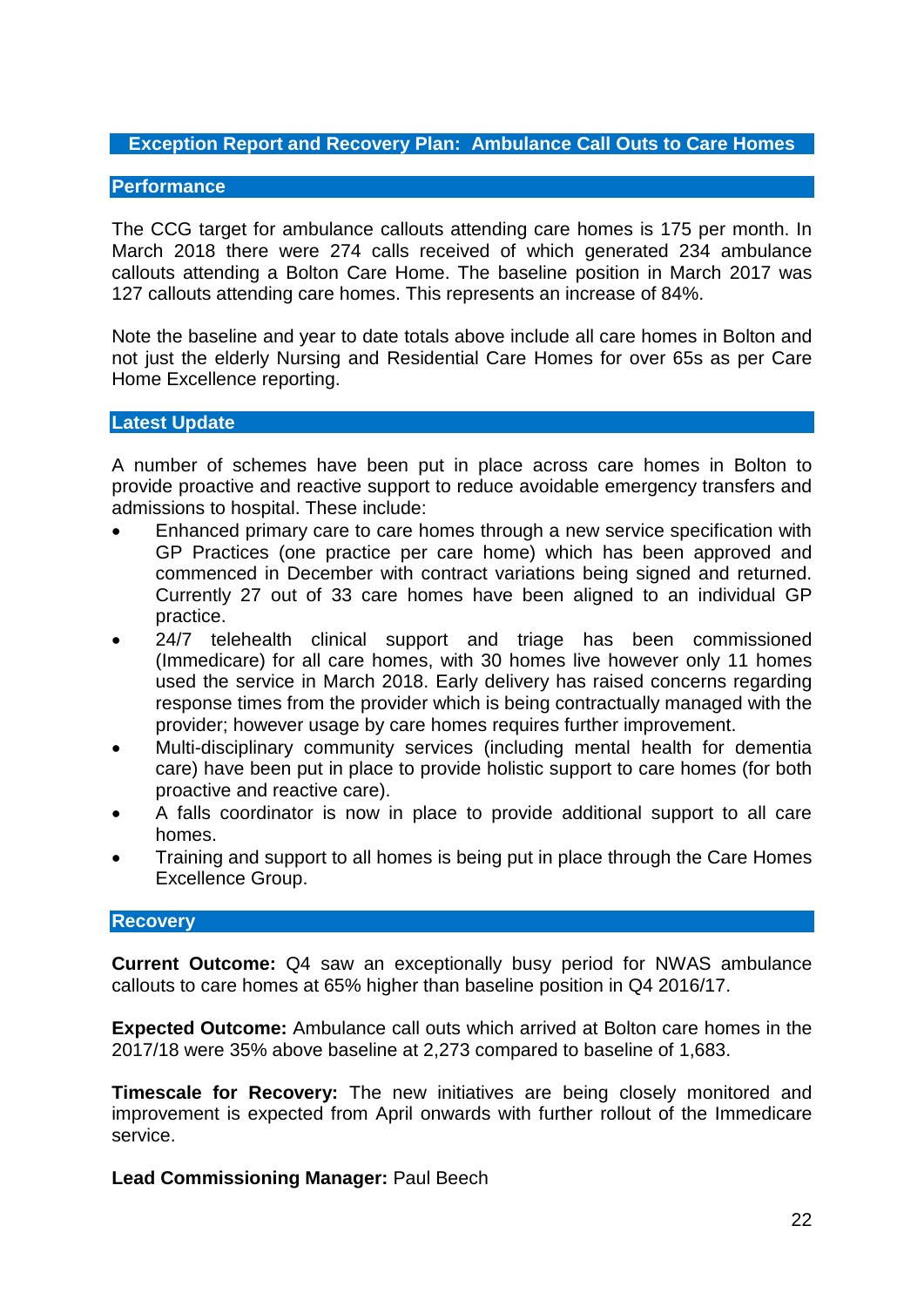# **NHS BOLTON CCG EXCEPTION REPORT**

|               | <b>Indicator Reference and Description</b>                                                                                                                      | <b>Target</b> | Apr<br>2017 | <b>May</b><br>2017 | <b>Jun</b><br>2017      | Jul<br>2017 | <b>Aug</b><br>2017 | <b>Sep</b><br>2017 | Oct<br>2017             | <b>Nov</b><br>2017 | <b>Dec</b><br>2017      | Jan<br>2018             | <b>Feb</b><br>2018      | <b>Mar</b><br>2018 | 2017/<br><b>YTD</b> | <b>Trend</b>         |
|---------------|-----------------------------------------------------------------------------------------------------------------------------------------------------------------|---------------|-------------|--------------------|-------------------------|-------------|--------------------|--------------------|-------------------------|--------------------|-------------------------|-------------------------|-------------------------|--------------------|---------------------|----------------------|
|               | <b>BOLTON CCG</b>                                                                                                                                               |               |             |                    |                         |             |                    |                    |                         |                    |                         |                         |                         |                    |                     |                      |
|               | <b>RTT</b>                                                                                                                                                      |               |             |                    |                         |             |                    |                    |                         |                    |                         |                         |                         |                    |                     |                      |
|               | Admitted patients to start treatment within a<br>maximum of 18 weeks from referral                                                                              | 90%           | 79.5%       | 82.7%              | 79.4%                   | 82.1%       | 82.6%              | 79.8%              | 75.3%                   | 78.2%              | 80.7%                   | 80.7%                   | 75.4%                   | 73.5%              | 79.2%               |                      |
|               | Non-admitted patients to start treatment within a<br>maximum of 18 weeks from referral                                                                          | 95%           | 91.0%       | 90.3%              | 90.8%                   | 91.1%       | 89.5%              | 89.0%              | 88.7%                   | 88.2%              | 88.8%                   | 87.0%                   | 88.2%                   | 87.6%              | 89.1%               |                      |
|               | Patients on an Incomplete pathway                                                                                                                               | 92%           | 92.1%       | 92.7%              | 93.0%                   | 92.8%       | 92.2%              | 91.96%             | 91.90%                  | 90.80%             | 90.16%                  | 88.72%                  | 88.73%                  | 89.39%             | 91.2%               |                      |
|               | Patients waiting for a diagnostic test should have<br>been waiting less than 6 weeks from referral                                                              | 1%            | 1.2%        | 1.0%               | 0.7%                    | 0.9%        | 1.5%               | 1.6%               | 2.1%                    | 1.8%               | 4.8%                    | 8.2%                    | 3.1%                    | 1.3%               | 2.3%                |                      |
|               | Number of patients waiting more than 52 weeks -<br>(Bolton CCG view) Incomplete                                                                                 | $\mathbf{0}$  | -5          |                    | $\overline{\mathbf{3}}$ |             | $\overline{2}$     | $\overline{2}$     | $\overline{\mathbf{2}}$ | $\overline{2}$     | $\overline{\mathbf{3}}$ | $\overline{\mathbf{3}}$ | $\overline{\mathbf{3}}$ | $\overline{2}$     | 32                  |                      |
|               | Cancer patients - 2 week wait - All Providers, CCG view                                                                                                         |               |             |                    |                         |             |                    |                    |                         |                    |                         |                         |                         |                    |                     |                      |
|               | Maximum two-week wait for first outpatient<br>appointment for patients referred urgently with<br>suspected cancer by a GP                                       | 93%           | 94.60%      | 98.70%             | 98.80%                  | 96.90%      | 97.50%             | 97.90%             | 98.80%                  | 97.50%             | 97.80%                  | 97.00%                  | 98.20%                  | 98.00%             | 97.70%              |                      |
|               | Maximum two week wait for first out patient<br>appointment for patients referred urgently with<br>breast symptoms (where cancer was not initially<br>suspected) | 93%           | 89.40%      | 91.30%             | 44.70%                  | 66.70%      | 24.80%             | 37.30%             | 43.10%                  | 87.20%             | 90.10%                  | 81.10%                  | 90.50%                  | 65.70%             | 67.80%              | $\curvearrowright$ / |
|               | Cancer waits - 31 days - All Providers, CCG View                                                                                                                |               |             |                    |                         |             |                    |                    |                         |                    |                         |                         |                         |                    |                     |                      |
| Commissioning | Maximum one month (31 day) wait from diagnosis to<br>first definitive treatment for all cancers                                                                 | 96.0%         | 99.0%       | 99.10%             | 99.10%                  | 99.10%      | 99.00%             | 98.20%             | 100.00%                 | 98.50%             | 100.00%                 | 97.40%                  | 97.60%                  | 98.30%             | 98.80%              |                      |
|               | Maximum 31 day wait for subsequent treatment<br><b>where that treatment is surgery</b>                                                                          | 94.0%         | 100.0%      | 100.00%            | 95.20%                  | 100.00%     | 100.00%            | 95.50%             | 100.00%                 | 100.00%            | 100.00%                 | 100.00%                 | 100.00%                 | 95.00%             | 98.70%              |                      |
|               | Maximum 31 day wait for subsequent treatment<br>where the treatment is an anti-cancer drug regimen                                                              | 98.0%         | 96.4%       | 100.00%            | 100.00%                 | 100.00%     | 100.00%            | 100.00%            | 100.00%                 | 100.00%            | 100.00%                 | 100.00%                 | 100.00%                 | 100.00%            | 99.60%              |                      |
|               | Maximum 31 day wait for subsequent treatment<br>where the treatment is a course of radiotherapy                                                                 | 94.0%         | 100.0%      | 100.00%            | 97.30%                  | 100.00%     | 100.00%            | 100.00%            | 100.00%                 | 100.00%            | 100.00%                 | 100.00%                 | 100.00%                 | 97.00%             | 99.50%              |                      |
|               | Cancer waits - 62 days - All Providers, CCG View                                                                                                                |               |             |                    |                         |             |                    |                    |                         |                    |                         |                         |                         |                    |                     |                      |
|               | Maximum two month (62 day) wait from urgent GP<br>referral to first definitive treatment for cancer                                                             | 85.0%         | 90.2%       | 88.50%             | 92.20%                  | 91.70%      | 92.90%             | 84.90%             | 87.50%                  | 87.30%             | 91.70%                  | 88.70%                  | 79.50%                  | 94.50%             | 89.30%              |                      |
|               | Maximum 62 day wait from referral from an NHS<br>screening service to first definitive treatment for all<br><b>cancers</b>                                      | 90.0%         | 100.0%      | 100.00%            | 100.00%                 | 83.30%      | 80.00%             | 57.10%             | 75.00%                  | 88.90%             | 100.00%                 | 100.00%                 | 75.00%                  | 90.90%             | 89.10%              |                      |
|               | Maximum 62 day wait for first definitive treatment<br>following a consultants decision to upgrade the<br>priority of the patients (all cancers)                 |               | 83.3%       | 70.00%             | 72.70%                  | 86.70%      | 85.70%             | 92.30%             | 100.00%                 | 83.30%             | 85.20%                  | 87.50%                  | 76.20%                  | 90.90%             | 85.00%              |                      |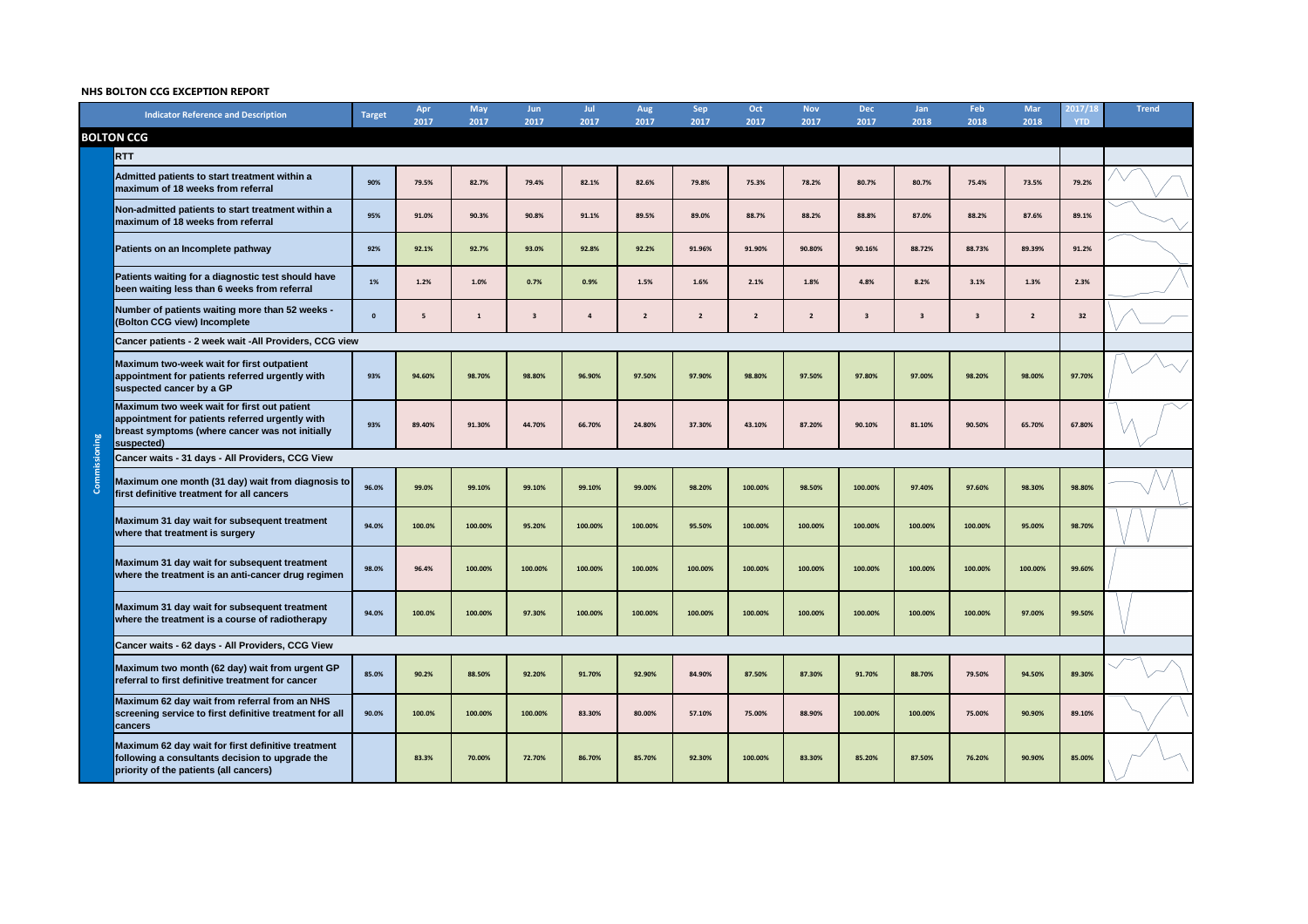|                   | <b>Indicator Reference and Description</b>                                                                                          | <b>Target</b>      | Apr<br>2017  | <b>May</b><br>2017   | Jun<br>2017 | Jul<br>2017             | <b>Aug</b><br>2017 | <b>Sep</b><br>2017 | Oct<br>2017 | <b>Nov</b><br>2017 | <b>Dec</b><br>2017 | Jan<br>2018  | Feb<br>2018             | <b>Mar</b><br>2018      | 2017/18<br><b>YTD</b> | <b>Trend</b> |
|-------------------|-------------------------------------------------------------------------------------------------------------------------------------|--------------------|--------------|----------------------|-------------|-------------------------|--------------------|--------------------|-------------|--------------------|--------------------|--------------|-------------------------|-------------------------|-----------------------|--------------|
|                   | Mixed sex accommodation breaches - Bolton FT                                                                                        |                    |              |                      |             |                         |                    |                    |             |                    |                    |              |                         |                         |                       |              |
|                   | Zero tolerance MSA breaches                                                                                                         |                    | 21           | 10                   | 11          | 10                      |                    | 18                 |             |                    | 12                 | <b>16</b>    | 11                      | 11                      | 136                   |              |
|                   | <b>HCAI-Healthcare Associated Infections</b>                                                                                        |                    |              |                      |             |                         |                    |                    |             |                    |                    |              |                         |                         |                       |              |
|                   | <b>CDIFF-Post 72 hrs (Hospital)</b>                                                                                                 | 19                 |              | $\overline{2}$       |             |                         |                    |                    | <u>າ</u>    |                    | $\overline{2}$     |              |                         | $\overline{2}$          | 30                    |              |
|                   | <b>MRSA-Post 48 hrs (Hospital)</b>                                                                                                  |                    | $\mathbf{0}$ |                      | $\mathbf 0$ |                         |                    | - 0                | - റ         | 0                  |                    | $\mathbf{0}$ | $\Omega$                |                         | $\overline{2}$        |              |
| safety            | <b>Serious Incidents and Never Events</b>                                                                                           |                    |              |                      |             |                         |                    |                    |             |                    |                    |              |                         |                         |                       |              |
| and               | Serious Incidents                                                                                                                   |                    |              |                      |             |                         |                    | $\Omega$           |             |                    | -2                 |              |                         | $\overline{\mathbf{3}}$ | 18                    |              |
| Quality           | <b>Never Events</b>                                                                                                                 | -0                 |              | $\mathbf 0$          | $\bf{0}$    | 0                       |                    | $\mathbf{0}$       | 0           | 0                  | $\mathbf{0}$       | $\mathbf{0}$ | -1                      | $\bf{0}$                | $\overline{2}$        |              |
|                   | <b>Falls and Incidents - Bolton FT</b>                                                                                              |                    |              |                      |             |                         |                    |                    |             |                    |                    |              |                         |                         |                       |              |
|                   | <b>Falls with at least moderate harm - Moderate</b>                                                                                 |                    |              | $\Omega$             | 0           | $\overline{\mathbf{2}}$ |                    | $\overline{2}$     |             |                    |                    |              |                         |                         | 15                    |              |
|                   | <b>Falls with at least moderate harm - Severe</b>                                                                                   |                    |              | $\Omega$             | $\bf{0}$    |                         |                    | $\overline{2}$     | <u>າ</u>    |                    | 0                  |              | $\overline{\mathbf{3}}$ |                         | 16                    |              |
|                   | <b>Medication Incidents</b>                                                                                                         | $100$              | 100          | 114                  | 94          | 100                     | 122                | 152                | 130         | 126                | 112                | 141          | 116                     | 123                     | 1430                  |              |
|                   | Transformation Fund - variance against last year                                                                                    |                    |              |                      |             |                         |                    |                    |             |                    |                    |              |                         |                         |                       |              |
|                   | <b>Elective and Daycase</b>                                                                                                         | $-3%$              | $-5.8%$      | 14.9%                | 11.0%       | 11.4%                   | 8.7%               | 5.2%               | 3.1%        | $-4.9%$            | $-7.5%$            | $-6.6%$      | $-6.3%$                 | $-14.7%$                | $-1.2%$               |              |
| oits              | <b>Non Elective</b>                                                                                                                 | $-4.08%$           | $-10.1%$     | $-4.4%$              | $-7.9%$     | $-9.0%$                 | $-3.5%$            | 0.1%               | 1.0%        | 0.9%               | 0.0%               | $-1.8%$      | $-2.7%$                 | $-3.7%$                 | $-4.9%$               |              |
|                   | <b>Outpatient First</b>                                                                                                             | 0%                 | $-11.0%$     | $-5.8%$              | $-9.6%$     | $-8.4%$                 | $-8.5%$            | $-14.0%$           | $-3.7%$     | $-1.0%$            | $-12.3%$           | $-6.0%$      | $-11.3%$                | $-17.4%$                | $-8.9%$               |              |
|                   | <b>Outpatient Follow Up</b>                                                                                                         | $-0.02%$           | $-10.5%$     | 8.0%                 | $-1.5%$     | 0.6%                    | $-1.1%$            | $-2.4%$            | 6.2%        | 3.0%               | $-3.4%$            | 4.9%         | $-4.8%$                 | $-9.2%$                 | $-0.3%$               |              |
|                   | <b>Accident and Emergency</b>                                                                                                       | $-3.49%$           | $-3.8%$      | $-1.3%$              | $-1.3%$     | $-2.1%$                 | $-1.1%$            | $-1.6%$            | 1.3%        | 7.3%               | 9.3%               | 6.3%         | 5.5%                    | 4.6%                    | 1.8%                  |              |
|                   | <b>A&amp;E Waits - Bolton FT</b>                                                                                                    |                    |              |                      |             |                         |                    |                    |             |                    |                    |              |                         |                         |                       |              |
|                   | Patients should be admitted, transferred or<br>discharged within 4 hours of their arrival at an A&E<br>department - Bolton FT       | 95%                | 82.54%       | 86.40%               | 84.70%      | 84.80%                  | 78.20%             | 84.50%             | 88.00%      | 80.40%             | 76.90%             | 77.80%       | 79.60%                  | 78.90%                  | 81.90%                |              |
|                   | <b>Category A ambulance calls - NWAS position</b>                                                                                   |                    |              |                      |             |                         |                    |                    |             |                    |                    |              |                         |                         |                       |              |
| Care              | Category 1 response times - Mean                                                                                                    | $7.5 \text{ mins}$ |              | <b>Not available</b> |             |                         | 10:07              | 09:50              | 09:29       | 09:44              | 11:17              | 09:51        | 08:55                   | 09:03                   | 09:47                 |              |
| <b>Ine</b><br>pro | <b>Category 1 response times - 90th Percentile</b>                                                                                  | 15 mins            |              | <b>Not available</b> |             |                         | 15:59              | 16:21              | 15:36       | 16:14              | 18:37              | 17:18        | 15:15                   | 14:01                   | 16:03                 |              |
|                   | All handovers between ambulance and A&E must<br>take place within 15 minutes (no of patients waiting<br>>30 mins<59 mins) Bolton FT | $\mathbf{0}$       | 270          | 245                  | 235         | 199                     | 364                | 319                | 285         | 371                | 449                | 312          | 238                     | 326                     | 3613                  |              |
|                   | All handovers between ambulance and A&E must<br>take place within 15 minutes (no of patients waiting<br>>60 mins) Bolton FT         | $\mathbf{0}$       | 133          | 64                   | 83          | 82                      | 226                | 183                | 106         | 212                | 348                | 173          | 102                     | 163                     | 1875                  |              |